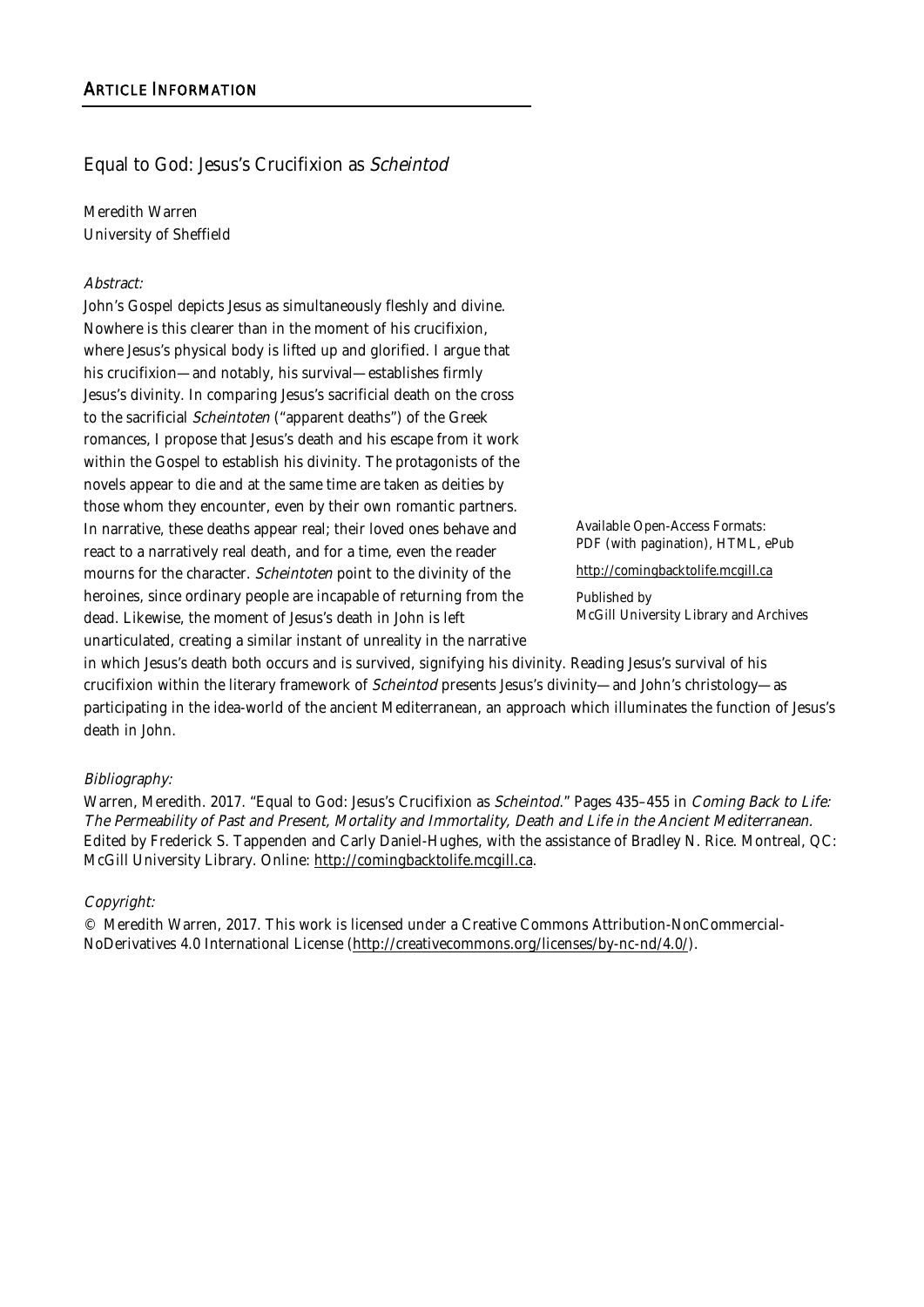# Equal to God: Jesus's Crucifixion as Scheintod

Meredith Warren University of Sheffield

#### I. INTRODUCTION

In [John 19:30,](http://www.academic-bible.com/bible-text/John19.30/NA/) Jesus dies. Eight verses later, he is buried. In [John 20,](http://www.academic-bible.com/bible-text/John20.1/NA/) Mary Magdalene finds that Jesus's tomb is empty and that the body is gone; in [20:13](http://www.academic-bible.com/bible-text/John20.13-17/NA/)–17, Jesus shows himself to Mary, no longer dead, but alive. As the present collection of essays demonstrates, the Gospel of John is far from the only ancient Mediterranean text to be concerned with coming back to life after death. The Hellenistic romance novels, popular around the same time as John's composition,<sup>1</sup> consistently rely on the trope of Scheintod, or apparent death. In the novels, the protagonists are repeatedly killed, and yet remain alive. Reading Jesus's survival of his crucifixion within the literary framework of *Scheintod* presents Jesus's divinity—and John's Christology—as participating in the idea world of the ancient Mediterranean, an approach which illuminates the function of Jesus's death in John. As such, and acknowledging that John was likely written before some of the novels discussed here, I do not argue for a direct relationship among these texts, but rather I suggest that John and the novels preserve certain expectations about what it means to return from death, or to appear to do so. Like the Greek romance novels, John's Gospel is preoccupied with the

<sup>&</sup>lt;sup>1</sup> John likely dates from between 90-125 CE; the earliest of the four romance novels treated here, Chariton's Chaereas and Callirhoe, dates from the early first century CE (Reardon 2008, 17). An Ephesian Tale is dated to the second century CE, while the others are later—estimates for Heliodorus's work are as late as the fourth century CE (Morgan 2003, 417).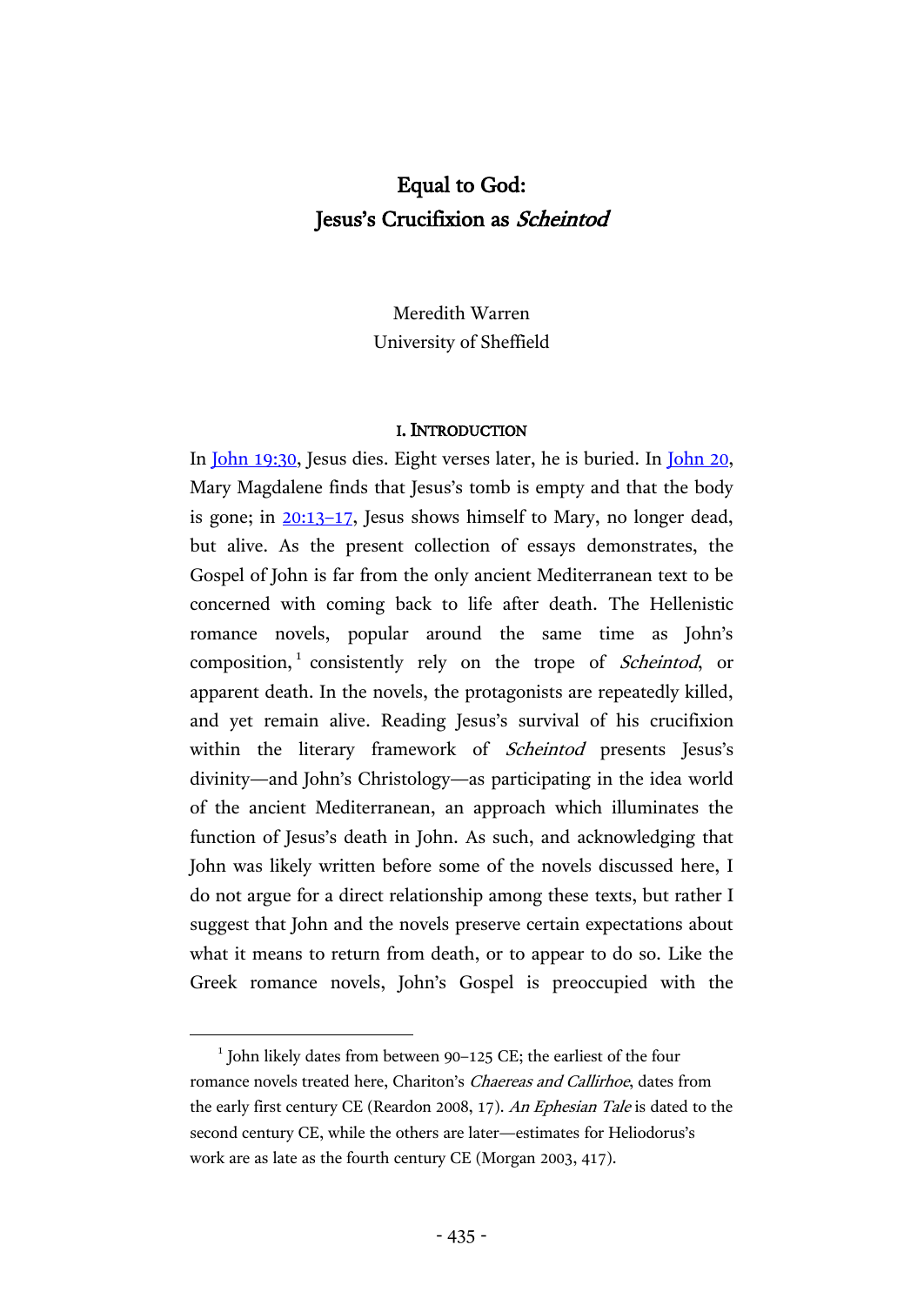identity of its protagonist, and in particular, with emphasizing the simultaneously divine and mortal attributes of Jesus. John accomplishes this articulation of Jesus's divine nature through the use of physical signs that point to Jesus's mortal body as, at the same time, divine. Likewise, the physical nature of the apparent-death experiences of the heroines of the romance novels collides with the visual descriptions of the heroines as goddesses—their bodies shine forth with divine light. In the context of the *Scheintoten* experienced by the heroines, John's narration of Jesus's survival of his death on the cross is readable as an event that at the same time concretizes his association with his patron deity. In this paper, I will first trace the trope of Scheintod in the Greek romances in order to illustrate how the episodes are constructed to the effect that the protagonists exist in a dual state of being alive and being dead. Next, I demonstrate how the novels suggest the divinity of the heroines, especially through the trope of coming back to life. In light of these analyses, I turn to John's preoccupation with Jesus's divinity and examine how his coming back to life after crucifixion participates in *Scheintod* as a means of expressing John's unique Christology.

## II. SCHEINTOD IN THE NOVELS

In the Greek romance novels of the first few centuries CE, Scheintod is widely used as an element of suspense in order to confuse the identities of the female protagonists and, in so doing, develop the plot.<sup>2</sup> Apparent deaths occur in Chaereas and Callirhoe [\(1.4.12ff.](http://hdl.handle.net/2027/hvd.32044009774860?urlappend=%3Bseq=87)), An Ethiopian Story (2.3.3), Leucippe and Clitophon [\(3.15.5;](https://archive.org/stream/achillestatiuswi00achiuoft#page/166/mode/2up) [5.7.4;](https://archive.org/stream/achillestatiuswi00achiuoft#page/250/mode/2up)  $7.3.8$ ), and An Ephesian Tale  $(3.6.5)$ . In Chaereas and Callirhoe, Callirhoe is "killed" by her husband, who reacts in anger to the malicious rumour of her infidelity. She is buried in a stately tomb, in her bridal clothes, surrounded by "a royal profusion of funeral offerings: first, the gold and silver from the dowry; beautiful clothing and jewellery—Hermocrates added to it a lot of the booty he had taken; and gifts from relatives and friends. Last of all

 $2$  Erwin Rohde (1914, 287) was the first to point out how popular this theme is in the ancient romances (cf. Wehrli 1965, 142–48).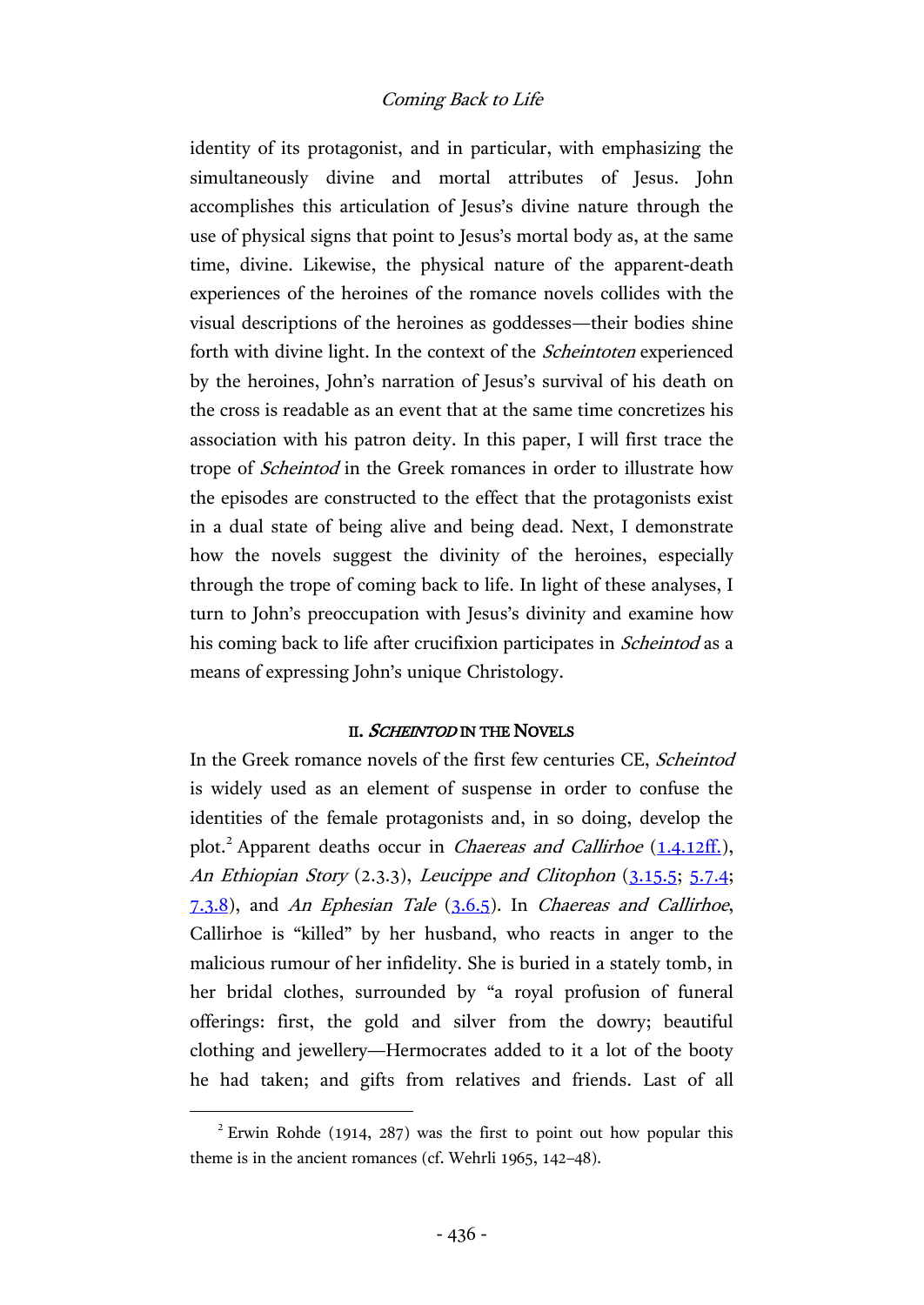followed Chaereas's wealth"  $(1.6.4)$ . Upon waking, Callirhoe laments her fate, but it is not long before tomb robbers come upon her and decide to steal her away to sell her as a slave in a foreign city. Later on, in book three, Chaereas, the would-be uxoricide, arrives at the tomb intent on ending his own life and joining Callirhoe in death, only to find the tomb empty. Hoping to retrieve her corpse (he still believes that she is dead), he sets out after the pirates, commencing the travel narrative so typical of the romances. While the readership knows that Callirhoe is not "really" dead, Chaereas does not—this dual state that Callirhoe is in creates a narrative reality in which Callirhoe both is and is not dead at the same time.

Chariklea is first thought dead in An Ethiopian Story in 2.3.3, when her lover assumes she could not have survived a bloody battle, only to be told that she had been secreted away in a cave for safekeeping (1.28–29). When told of her safety, Theagenes is overjoyed and goes to retrieve her, only to find a corpse lying in the mouth of the cave, burnt. Again, Theagenes assumes the woman is Chariklea, dead, and begins to mourn without turning over the body to check the face (2.3–4). Even though a page later, a distinctly notdead Chariklea calls out from the back of the cave, Theagenes's mourning demonstrates that for his character, Chariklea's Scheintod is not apparent, but real. Her reemergence as a living, breathing woman is no less miraculous than had she been indeed killed.

Anthia's attempted suicide in *[An Ephesian Tale](http://hdl.handle.net/2027/hvd.32044009774845?urlappend=%3Bseq=435)* 3.6.5 results in her own apparent death scene. Thinking Habrocomes, her husband, dead, Anthia convinces a travelling doctor to give her a poison. The doctor instead gives Anthia a sleeping potion, which she takes, expecting to die. She instead falls into a deep sleep, only to be found by Perilaus, her would-be suitor. Perilaus mourns for his bride in a great show of grief and lays Anthia out in a tomb, dressed in fine clothes, surrounded by treasures and wealth. No sooner is Anthia

<sup>&</sup>lt;sup>3</sup> Unless otherwise indicated, English translations of the romances are from Reardon 2008. For all primary sources, the embedded hyperlinks offer easy reference to free (though often older) scholarly editions.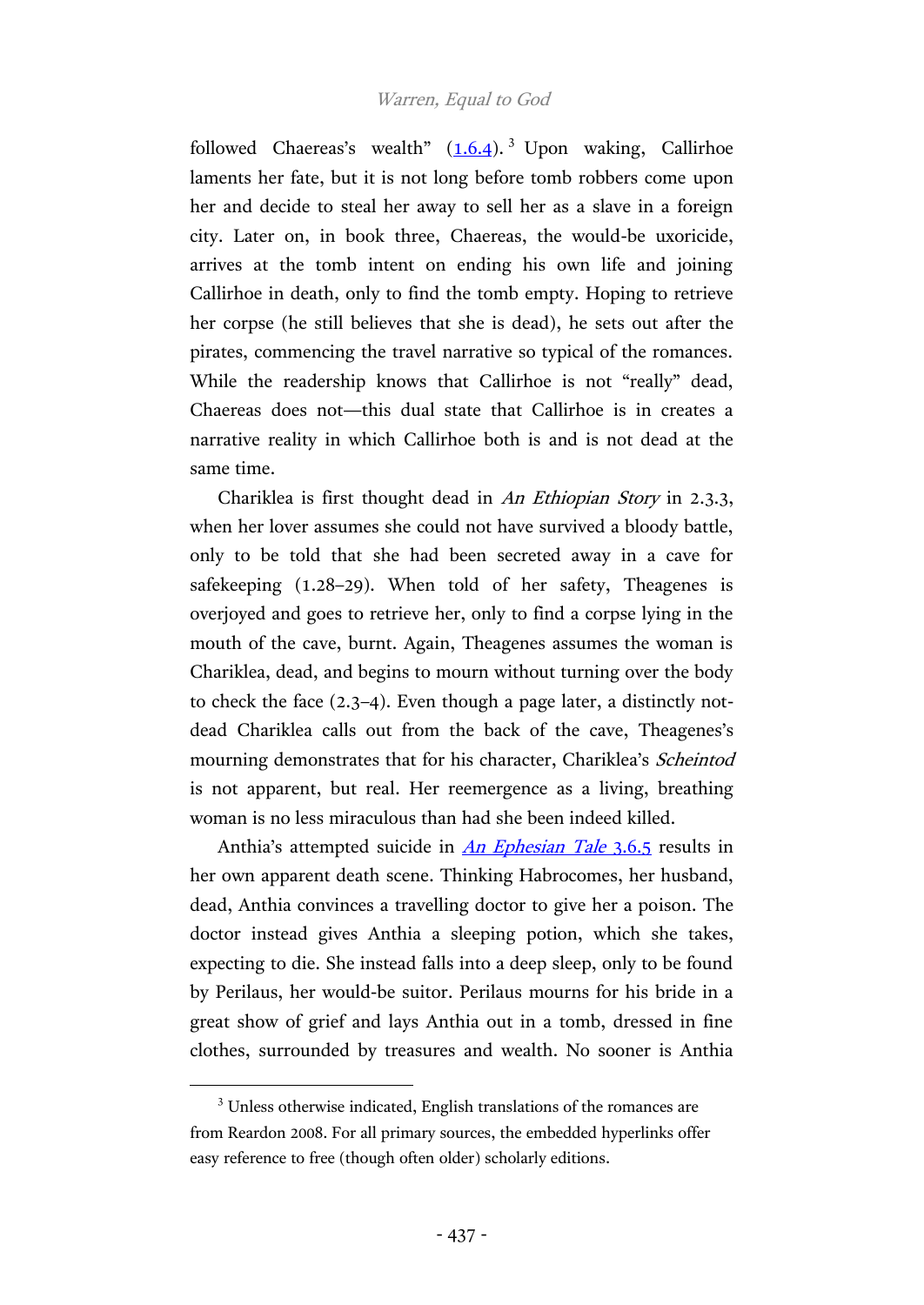placed in the tomb than she wakes up and realises that she is not, in fact, dead. Intent on joining Habrocomes in death, she resolves to starve herself to death by remaining in the tomb, only to be "rescued" by some pirate grave-robbers. Habrocomes, alive, vows to join his wife in death when he hears of her death, and thus continues the complicated false-death/life cycle which dominates the novel. The intricacy of the characters' status as living or dead, as in the other novels, allows for an overlapping of narrative reality in which characters are simultaneously living and dead, depending on which character's perspective dominates the tale.

The most explicit example of this duality is found in Leucippe and Clitophon. In [3.15](https://archive.org/stream/achillestatiuswi00achiuoft#page/164/mode/2up) Clitophon has the misfortune to witness the sacrifice of his beloved, Leucippe. Our heroine is captured by brigands and brought to an altar in a stereotypically "foreign" rite, described by Achilles Tatius as Egyptian. The brigands pour a libation over Leucippe's head while poor Clitophon watches, helpless. Leucippe is rendered immobile while one of the attendants

> raised a sword and plunged it into her heart and then sawed all the way down to her abdomen. Her viscera leaped out. The attendants pulled out her entrails and carried them in their hands over to the altar. When it was well done they carved the whole lot up, and all the bandits shared the meal.  $(3.15.4-5)$  $(3.15.4-5)$

Clitophon, the narrator of the tale, prepares to kill himself with his sword—from his perspective, Leucippe has been viciously disembowelled in a horrific sacrifice as he watched from afar. Just as he is about to join her in her death, he is stopped by friends who know the truth about Leucippe's mock sacrifice. In the moments between Leucippe's death and Clitophon's attempted suicide, two narrative realities exist—Leucippe both lives and is dead in her coffin. Then the pair, Menelaos and Satyros, tells Clitophon how they orchestrated a charade using theatre techniques so that Leucippe would only appear to be sacrificed. Later, Leucippe is "decapitated" before Clitophon's very eyes and again suffers a bout of Scheintod (5.7.4). Again, Clitophon laments her death as real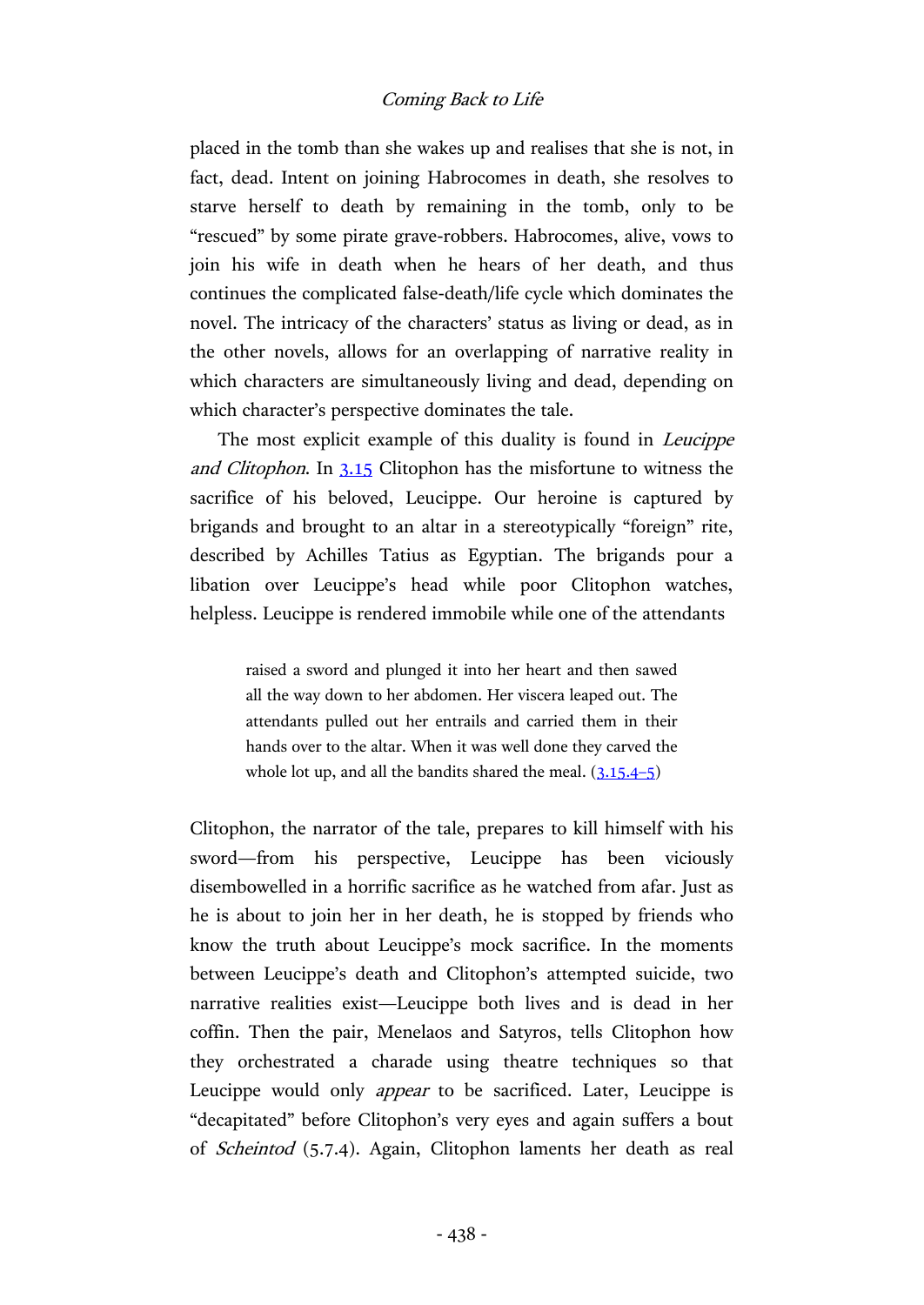before he comes to know that Leucippe has miraculously escaped harm, as her letter, read a few chapters later, dramatically reveals.

# Scheintod in the Context of Assumed Divinity

The trope of the apparent death, or *Scheintod*, is therefore clearly a stock prop in the ancient novels used to create tension and suspense. However, in the romances, *Scheintod* also has another function, which I propose is to point to the possible divinity of those seemingly brought back to life. Tracing the history of resurrection in Greek and Latin literature, Bowersock (1994, 103) notes that for the ancients, the concept of a resurrected human was foreign; necromancy was a popular feature of ancient magic, but resurrection was not a common concept in non-Jewish literature until after the Jesus people started talking about it. Bowersock indirectly suggests that the heroines' false deaths and lively reappearances are suggestive of their association with the divine: "Gods might die and be reborn, but not mortals of flesh and blood" (102). The context of this statement is that in the ancient world, very few people returned from the dead and all of them were heroes, a category of being that straddles the fence between mortal and immortal. Antonius Diogenes's The Wonders Beyond Thule includes the character of Zamolxis who had been resurrected from death and was thence regarded as a divinity (Bowersock 1994, 100; Photius, Bibl. 110a [166], 143–144, lines 22–37 [Henry and Schamp 1959–1991]; cf. [Herodotus,](http://data.perseus.org/citations/urn:cts:greekLit:tlg0016.tlg001.perseus-grc1:4.94) *Hist.* 4.94–96); heroes, for example Protesilaus (Philostratus, *Her.* 11.7  $\left[ = \frac{\sqrt{675}}{100} \right]$  in Kayser 1870–1871]), returning from Hades participates in this understanding. In other words, whether it is only those with a divine spark who are able to return from death or whether returning from death grants an individual divinity, there is a clear association in the ancient Mediterranean between those who come back to life and the divine realm. For the romantic heroines, who are already channelling multiple characteristics of the epic heroes,<sup>4</sup> a return from death in the form of

<sup>&</sup>lt;sup>4</sup> See Warren (2015, 77-114) for a discussion of the various ways in which the heroines in particular are described in terms borrowed directly from the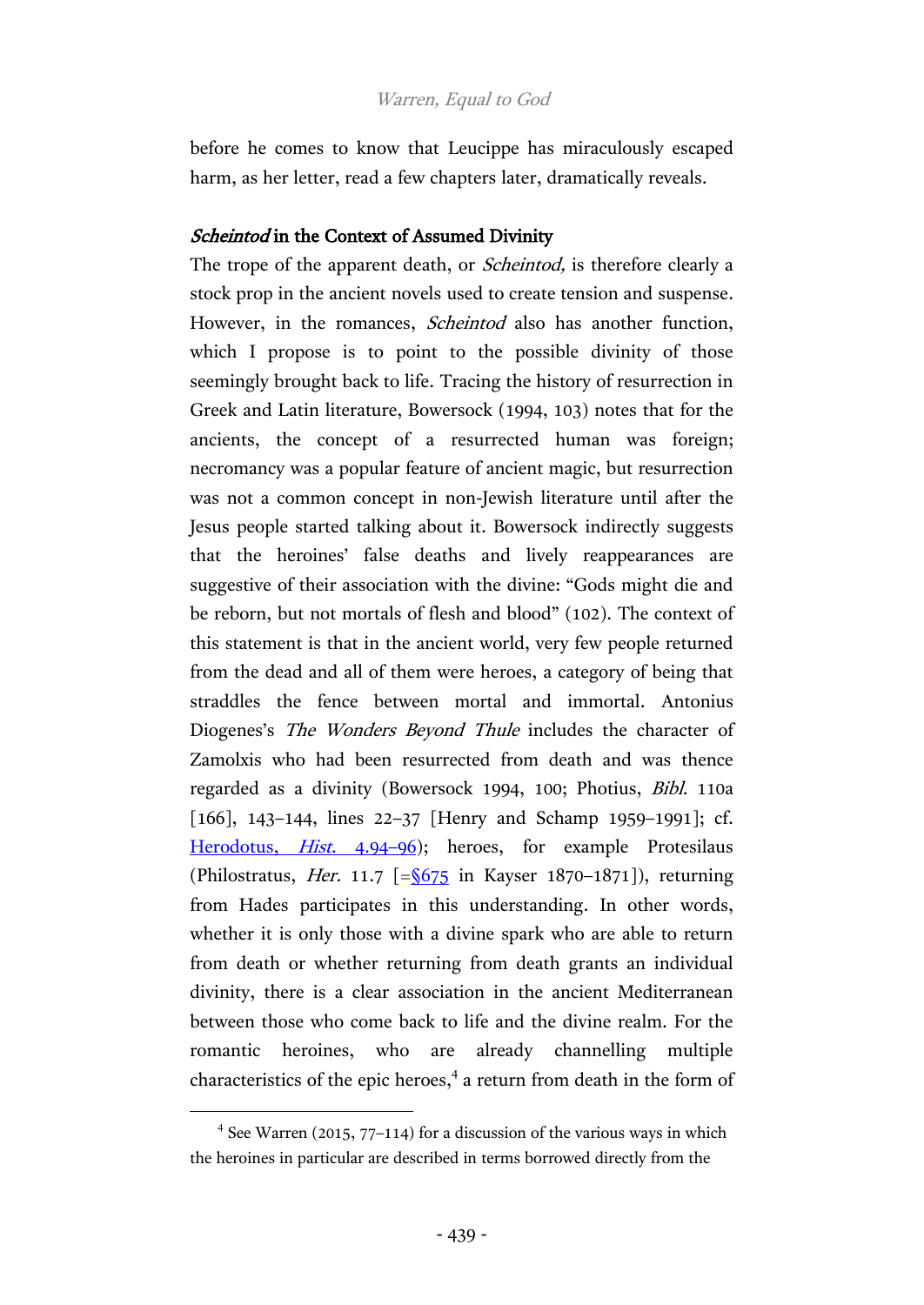Scheintod contributes not only to their depiction in the tradition of heroes, but also works with other tropes of divinity to establish their identities as goddesses.

In the novels, the association between divinity and coming back from the grave is solidified by the constant identifications of heroines with various divinities. In An Ephesian Tale, we are introduced to Anthia with a comparison to Artemis.<sup>5</sup> The novel opens with a festival procession in which Anthia is taking part:

> Anthia's beauty was an object of wonder . . . she wore a purple tunic down to the knee, fastened with a girdle and falling loose over her arms, with a fawnskin over it, a quiver attached, and arrows for weapons; she carried javelins and was followed by dogs. Often as they saw here in the sacred enclosure the Ephesians would worship her as Artemis. And so on this occasion too the crowd gave a cheer when they saw her, and there was a whole clamor of exclamations from the spectators: some were amazed and said it was the goddess in person; some that it was someone else made by the goddess in her own image. But they all prayed and prostrated themselves and congratulated her parents.  $(1.2.2ff)$

The crowd views Anthia, dressed as Artemis with her dogs and her fawn skin, as the goddess, either a direct epiphany or a manifestation of the goddess on earth; in either case, it makes no difference as they bow down to worship her.<sup>6</sup>

Likewise, in *Leucippe and Clitophon*, our protagonist is described in terms that hint at her divinity. When Clitophon first

epics.

<sup>5</sup> A further clear example where Anthia is worshipped as a goddess can be found in *[An Ephesian Tale](http://hdl.handle.net/2027/hvd.32044009774845?urlappend=%3Bseq=409)* 1.12.1-2.

 $6$  W. R. Connor (1987, 44) distinguishes between Anthia as goddess and Anthia's role in depicting the goddess, but more recent scholarship articulates the problem with distinguishing in a phenomenological sense a mortal woman dressed as a goddess from the goddess herself. In other words, from the point of view of those watching the procession, Anthia's humanity makes no difference—she is the goddess (Platt 2011, 17; cf. [Plutarch,](http://data.perseus.org/citations/urn:cts:greekLit:tlg0007.tlg063.perseus-grc1:32) Arat. 32.1–2).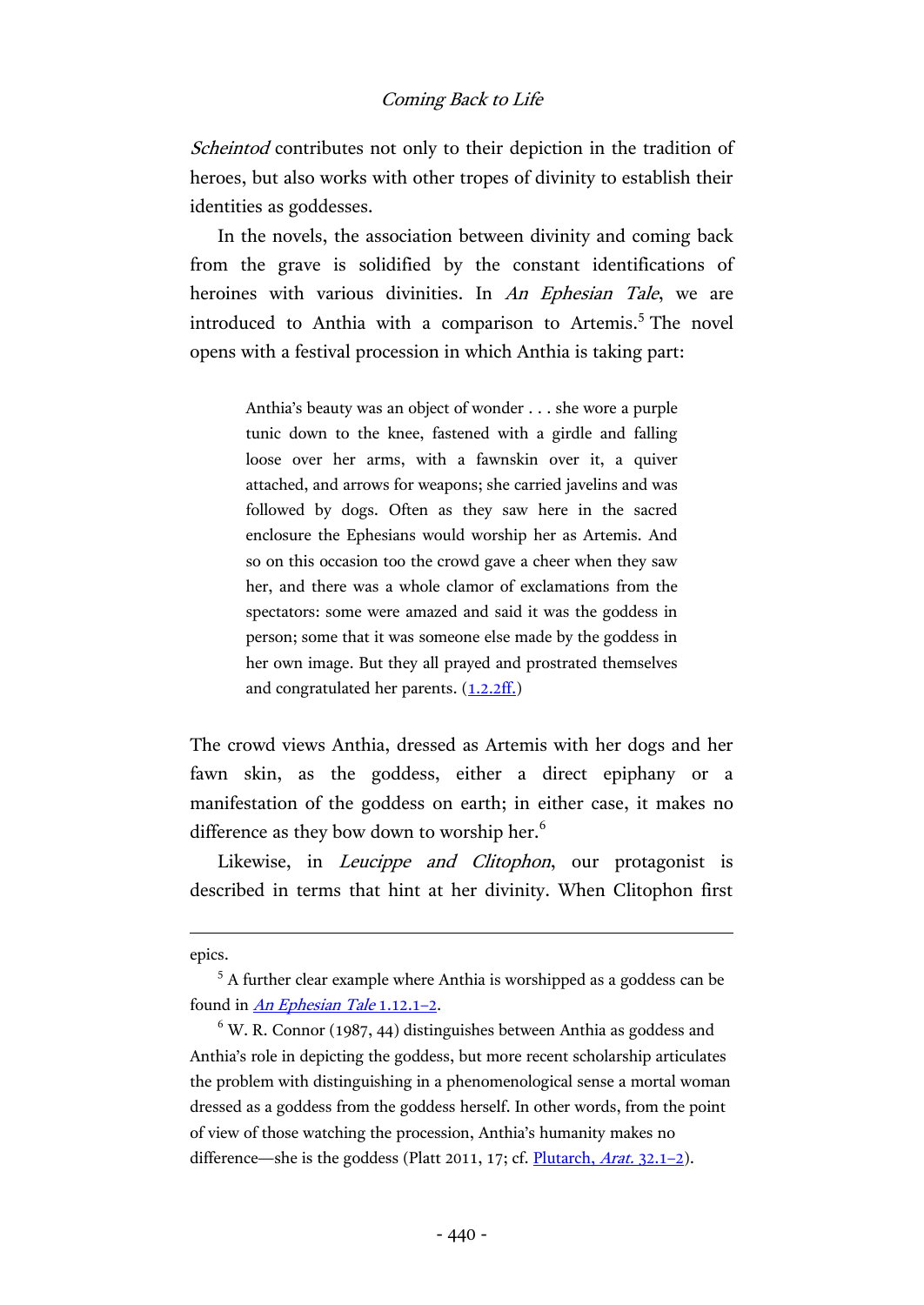catches sight of Leucippe in  $1.4$ , he is astonished by her sudden appearance (ἐκφαίνεταί) and blinded by her dazzling, lightning-like beauty. He notes her tall form, too. These descriptive terms, while they might seem ordinary to the casual reader, are in actuality consistently used throughout ancient literature to describe the epiphanic appearances of deities. Leucippe, then, appears to Clitophon as a goddess.<sup>7</sup>

An Ethiopian Story also participates in the characterization of its heroine, Chariklea, as a goddess. Several times throughout the narrative, she is depicted in the posture or costume of a divinity, and, like Leucippe, is described using imagery of light and brightness. When we first meet her, in 1.2.1-2, Chariklea is outfitted like Artemis with bow and quiver, but sits cradling her wounded lover like Isis; those who view the scene cannot decide whether she is a goddess or the manifestation of the goddess as her priestess (1.2.6). Most significant for the present analysis is Chariklea's depiction as radiantly divine at the very moment of what would have been her human sacrifice in 10.9 (emphasis added):

> Then, before the people supervising the test [of her virginity by standing on the gridiron] could tell her what to do, she produced, from a little pouch that she was carrying, her Delphic robe, woven with gold thread and embroidered with rays, and put it on. She let her hair fall free, ran forward like one possessed, and sprang onto the gridiron, where she stood for some time without taking any hurt, her beauty blazing with a new and dazzling radiance (τῷ τε κάλλει τότε πλέον ἐκλάµποντι καταστράπτουσα) as she stood conspicuous on her lofty pedestal; in her magnificent robe she seemed more like an image of a goddess (ἀγάλματι θεοῦ πλέον ἢ θνητῆ γυναικὶ) than a mortal woman. A thrill of wonder ran through the crowd.<sup>8</sup>

<sup>&</sup>lt;sup>7</sup> For more discussion of the specific tropes throughout the novels that imply divinity, see Warren 2015, 93–105.

<sup>8</sup> Greek text from Rattenbury, Lumb, and Maillon 1935.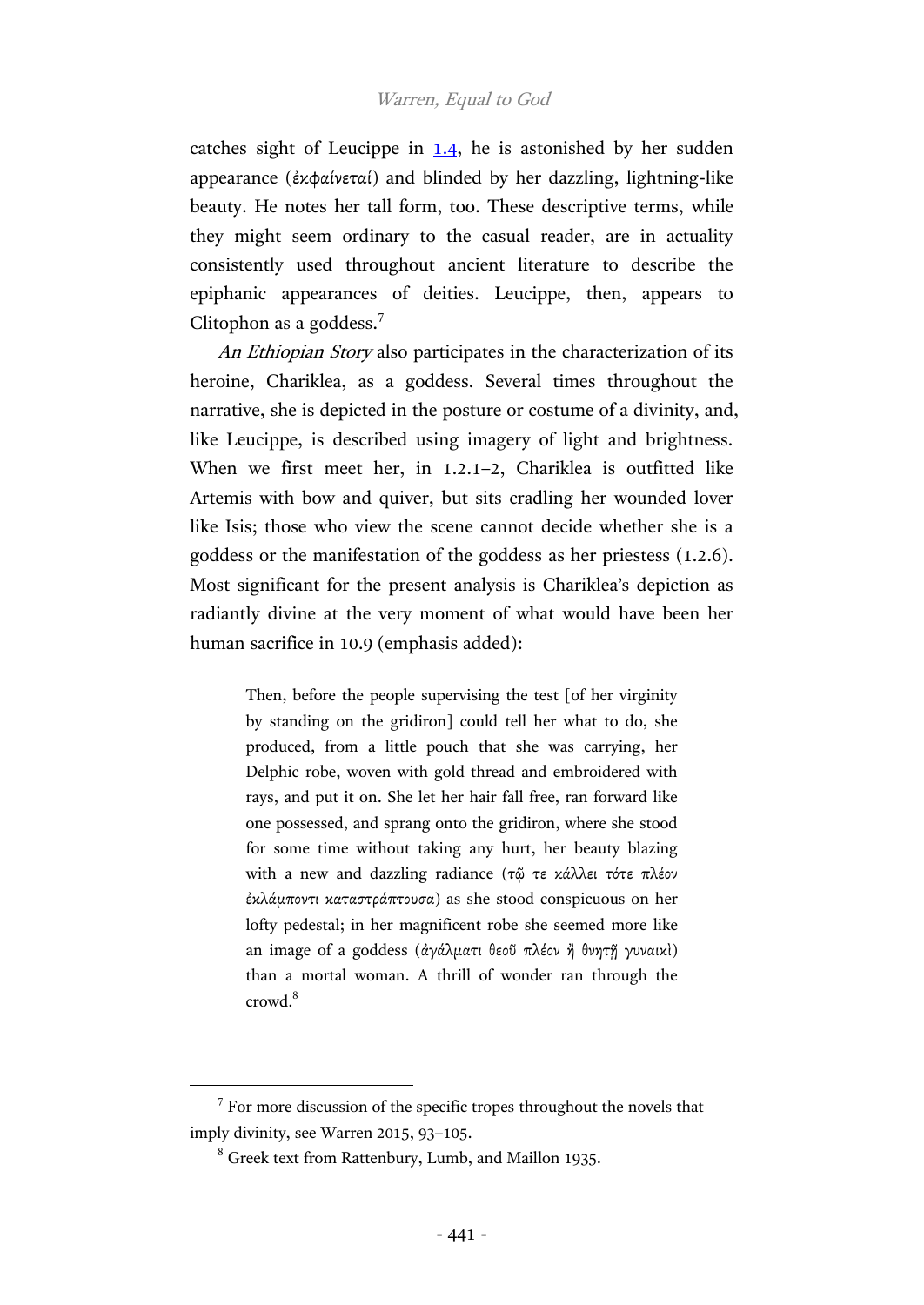Again, the vocabulary used in this passage, and elsewhere, associates Chariklea with goddesses described elsewhere with similar terminology. I would also point out that in this passage, it is precisely at the moment when Chariklea should have died that her divinity becomes apparent.

The association between *Scheintod* and divinity is also visible in Callirhoe's depiction as a goddess. In Chaereas and Callirhoe, our heroine is constantly assumed to be divine, more so than in any of the other novels. I count at least nine distinct instances where Callirhoe is described as a shining beauty, is worshipped as a goddess, or is otherwise assumed to be an epiphanic manifestation of a goddess.<sup>9</sup> For instance, after she is sold as a slave, her new master sees her for the first time and begins to bow down to her in worship, believing her to be Aphrodite [\(2.3.6\)](http://hdl.handle.net/2027/hvd.32044009774860?urlappend=%3Bseq=107). Like Chariklea, however, Callirhoe is early on associated with divinity because of her miraculous escape from death. After being entombed with many precious items, Callirhoe is kidnapped by pirates. When her supposed widower Chaereas comes to make an offering, he finds the tomb open and his beloved gone. Immediately he assumes that he "had a goddess for a wife without knowing it" and that Callirhoe has returned to the divine realm [\(3.3.5\)](http://hdl.handle.net/2027/hvd.32044009774860?urlappend=%3Bseq=127). Chaereas comes to this conclusion in light of the relationship between the mortal and divine realms and the assumed means of identifying divine beings on earth: those who escape death are likely to be gods themselves, or at least to embody divinity in part, as heroes do. $^{10}$ 

In other words, intersecting with the seemingly constant attacks on the lives of the romantic heroines is the continued concern with the true, divine identity of these women. The reader knows that their identity as members of elite society is at stake, but certain tropes in the novels function to depict the heroines as divine, too.

<sup>&</sup>lt;sup>9</sup> [Chaereas and Callirhoe](http://hdl.handle.net/2027/hvd.32044009774860?urlappend=%3Bseq=79) 1.1; [1.1.15](http://hdl.handle.net/2027/hvd.32044009774860?urlappend=%3Bseq=81)-16; [1.14.1;](http://hdl.handle.net/2027/hvd.32044009774860?urlappend=%3Bseq=100) [2.1.5;](http://hdl.handle.net/2027/hvd.32044009774860?urlappend=%3Bseq=103) [2.2.2;](http://hdl.handle.net/2027/hvd.32044009774860?urlappend=%3Bseq=104) [2.3.6;](http://hdl.handle.net/2027/hvd.32044009774860?urlappend=%3Bseq=107) [3.2.14;](http://hdl.handle.net/2027/hvd.32044009774860?urlappend=%3Bseq=125) [3.9.1;](http://hdl.handle.net/2027/hvd.32044009774860?urlappend=%3Bseq=140) [5.3.9.](http://hdl.handle.net/2027/hvd.32044009774860?urlappend=%3Bseq=166) This is not an exhaustive catalogue of epiphanic allusions.

 $10$  The only humans to return alive from Hades are the heroes Heracles, Theseus, and Orpheus; ordinary mortals, such as Alcestis and Euridice, do not return to life.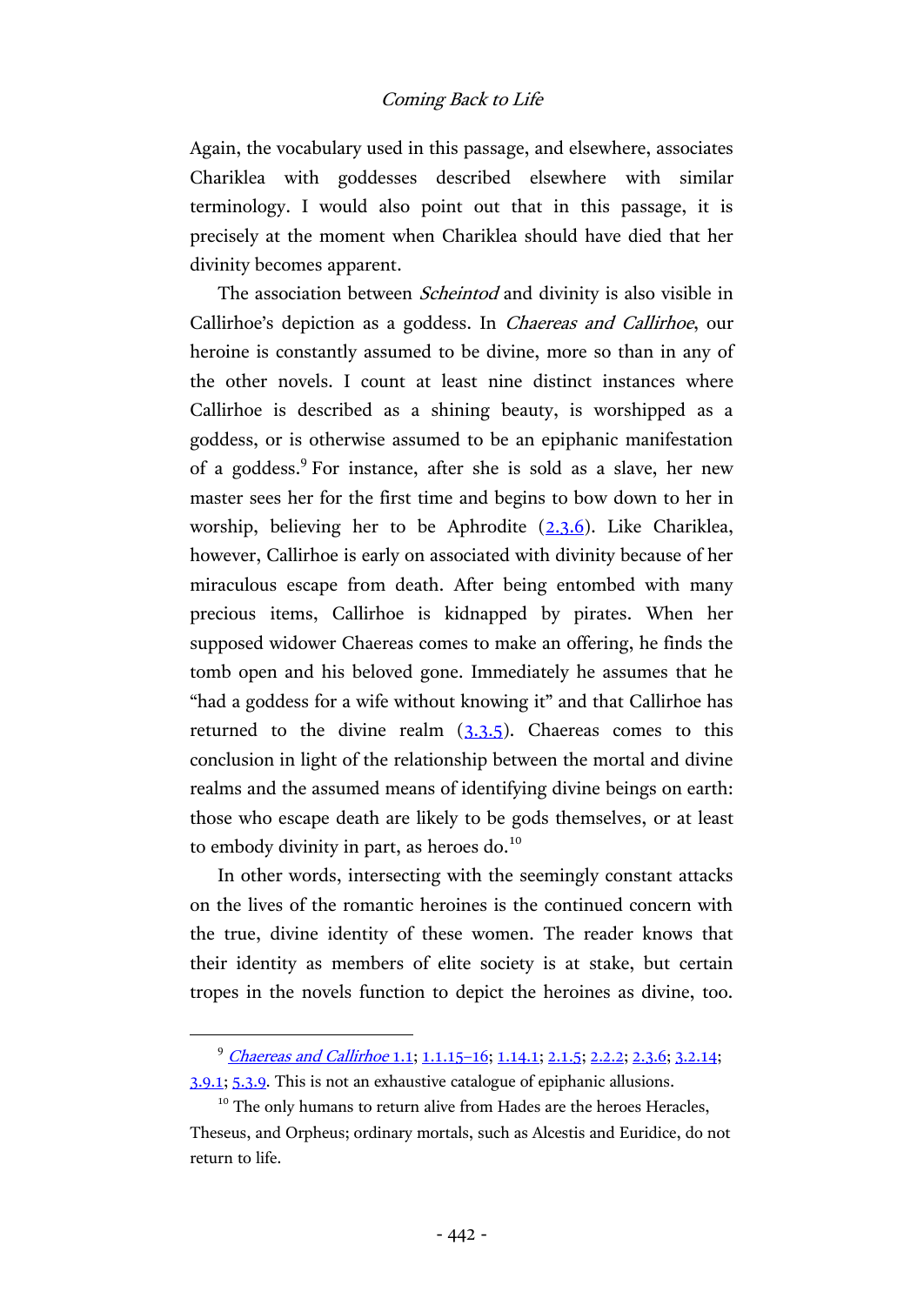The romance novels' depiction of the heroines as goddesses reflects the Hellenistic understanding of the very porous boundaries between hero and god. The romantic representation of this relationship between the divine and mortal realms emerges from the similar relationship found in the Homeric epics; there, heroes and gods become associated with one another through the death of the hero in a way that blurs the categories between human and divine (Nagy 1981). The religious aspects contained in the novels not only represent what are probably the ordinary worldview of the society in which the novels were composed—the very same world in which John was written—but in a related fashion also reflect the projection of the expectations around the relationship between human beings and the divine in the ancient world. As Versnel (1987, 46) puts it, "the result was that ancient man [sic] could never be sure whether the person he was talking with was not actually a god in disguise." That is, the close similarities between the descriptions of the heroes and the gods in the romances are intentionally crafted to blur the line between human and god in ways understandable to their audience.

In Greek hero cults the death of the hero is required to establish the cult to the hero; it is also the moment of death that in literature establishes the identification of the hero with the god or goddess (Nagy 1981, 286). According to Gregory Nagy (1981, 142; see also 33, 113), even though Achilles's death is postponed until after the *Iliad*, the text uses Patroclus as his surrogate and thus the death of the hero still takes place. Thus, the deferral of the hero's death does not mean that the death does not occur in the narrative; as Nagy shows, a hero can in some ways be both alive and dead at the same time in the literary world. This deferral of death is also what happens in the romances for Leucippe, Anthia, and Chariklea; the paradoxical nature of their deaths, lives, and their dual identities is firmly bound up in their Scheintoten. As with the identification of the hero and the deity in the epics, in the novels the death and divinity collide to create the divine-hero association.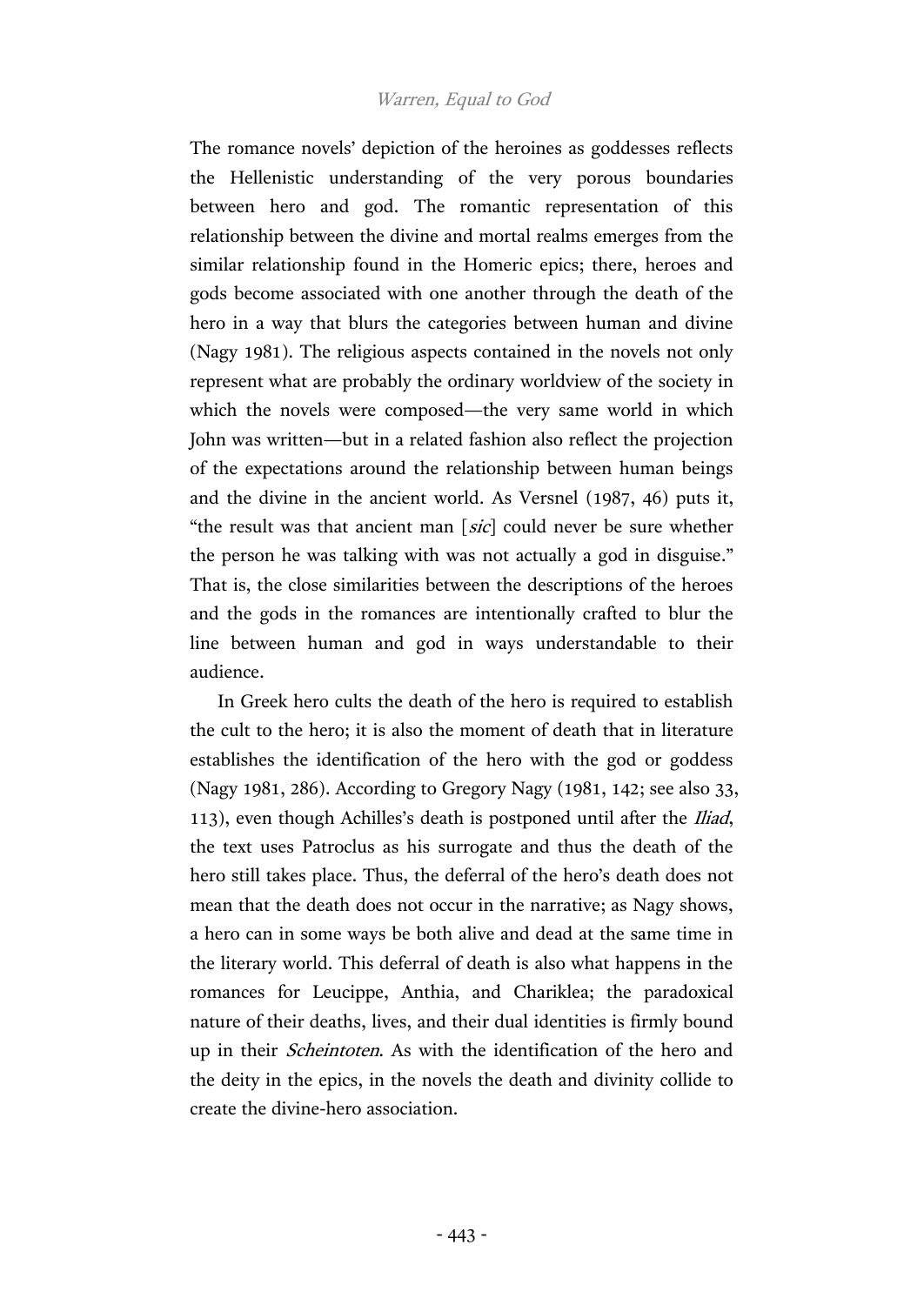#### III. JESUS'S CRUCIFIXION AS SCHEINTOD

While the most obvious commonality between Jesus's crucifixion and the trope of *Scheintod* is that Jesus comes back to life after his death, I propose that several other features in John's Gospel provide the framework within which to view Jesus's survival of his crucifixion as an apparent death. Viewing the event of Jesus's crucifixion as Scheintod illuminates features of John's Christology and in doing so cements the association between apparent death and divinity. The tension throughout the Gospel of John between the divinity and humanity of Jesus is of paramount importance for the interpretation of John's version of the crucifixion. As such, I argue that the groundwork for a christological interpretation of John [19:28](http://www.academic-bible.com/bible-text/John19.28-37/NA/)–37 is put in place throughout the Gospel, especially in the prologue, through the emphasis on the relationship between Jesus's divine and human characteristics. John's primary concern throughout the Gospel is in demonstrating this relationship between Jesus and the divine (Brown 1965, 556 n. 52), and the author's insistence that Jesus is *both* fleshly  $(1:14)$  and divine  $(1:1)$  indicates the author's concern with Jesus's identity as both simultaneously. Indeed, throughout the Gospel, John takes care to emphasize that people experience both Jesus's corporeal and divine attributes in their encounters with him. In  $\underline{John}$  3:13-16, the author reiterates that Jesus is unique in his simultaneous earthly and heavenly natures: he is the one who has come down from heaven and whose body will be lifted up on the cross. In this early example, John's Jesus highlights that his identification with God depends on the lifting up on the cross of his physical body, implying that his glorification is implicated in his physical being; this concept is solidified in [John](http://www.academic-bible.com/bible-text/John8.28/NA/)  [8:28](http://www.academic-bible.com/bible-text/John8.28/NA/) when Jesus again claims that "When you have lifted up the Son of Man, then you will know that I am he."

John's emphasis of Jesus's physical body through both Jesus's statements and, in particular, his signs, *causes belief* in the glory of God-as-Jesus. Embedded in a healing narrative and nestled among verses which speak of Jesus as the light in the world, [John 9:5](http://www.academic-bible.com/bible-text/John9.5-7/NA/)–7a highlights Jesus's physical body by featuring his saliva: "'As long as I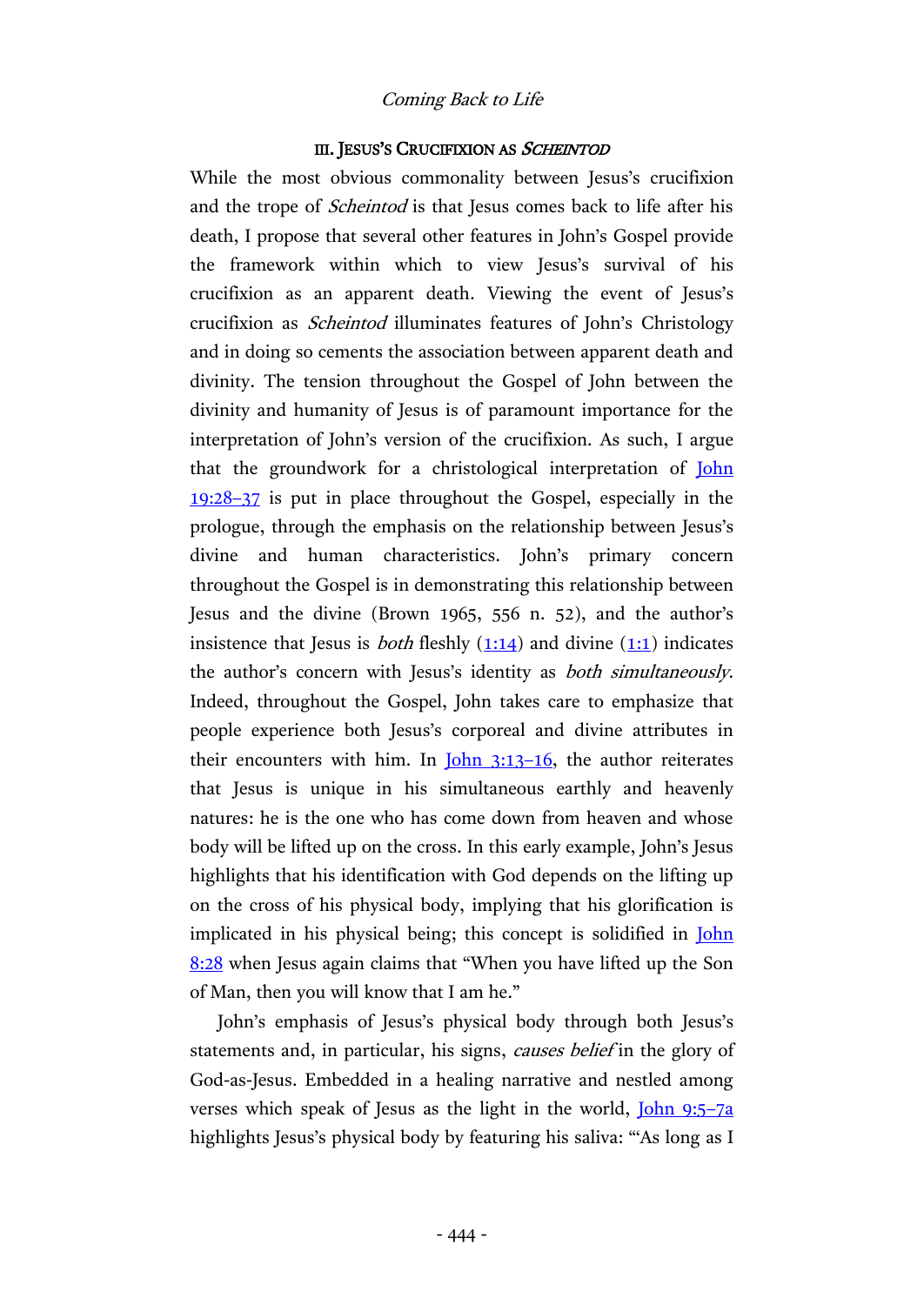am in the world I am the light of the world.' Having said this, he spat on the ground, made a paste with the spittle, put this over the eyes of the blind man, and said to him, 'Go and wash in the Pool of Siloam.'" Likewise, [10:33](http://www.academic-bible.com/bible-text/John10.33/NA/) concretizes the relationship between Jesus's divinity and his physical acts of healing when Jesus is accused of claiming to be divine—the accusation is directly linked to Jesus's healing works in <u>verse 32</u>:

οἱ Ἰουδαίοι fetched stones to stone him, so Jesus said to them, 'I have shown you many good works from my Father; for which of these are you stoning me?' οἱ Ἰουδαίοι answered him, "We are stoning you, not for doing a good work, but for blasphemy; though you are only a man, you claim to be God."  $(10:31-33)$  $(10:31-33)$ 

Here, οἱ Ἰουδαίοι<sup>11</sup> react to Jesus's physical works in the physical world and conclude that through them, Jesus is indicating his identification as God. Thus, as in the romances, divinity is apparent through the physicality of the protagonist.

The very corporeal actions that Jesus does, his signs, whether healing the wounded with mud made from his own spit, or the presence of his own body lifted up, concretize the dialectical relationship between the Word and the flesh. The incarnation of the Word in the flesh of humanity means that the divine aspects of God and the corporeal ones of Jesus are in fact inseparable; through Jesus's physical acts his divinity is recognized. As many scholars have already pointed out (e.g., Anderson 1996, 24; Bultmann 1971, 62ff.; 1951–1955, 2:3–14; Käsemann 1969, 154–55; O'Grady 1984, 63–66; Neyrey 1986, 152–71), this dialectical relationship between the Word and the flesh is most obvious in the prologue, where the

 $11$  I have opted to leave this term in Greek to avoid the complicated issue of how to translate it since it can either be Judeans or Jews in almost all instances in the New Testament (see Cohen 1999). Recently the translation of this term has been much discussed in the *Marginalia Review of Books*, <u>Jew and</u> [Judean: A Forum on Politics and Historiogrpahy in the Translation of Ancient](http://marginalia.lareviewofbooks.org/jew-judean-forum/)  [Texts.](http://marginalia.lareviewofbooks.org/jew-judean-forum/)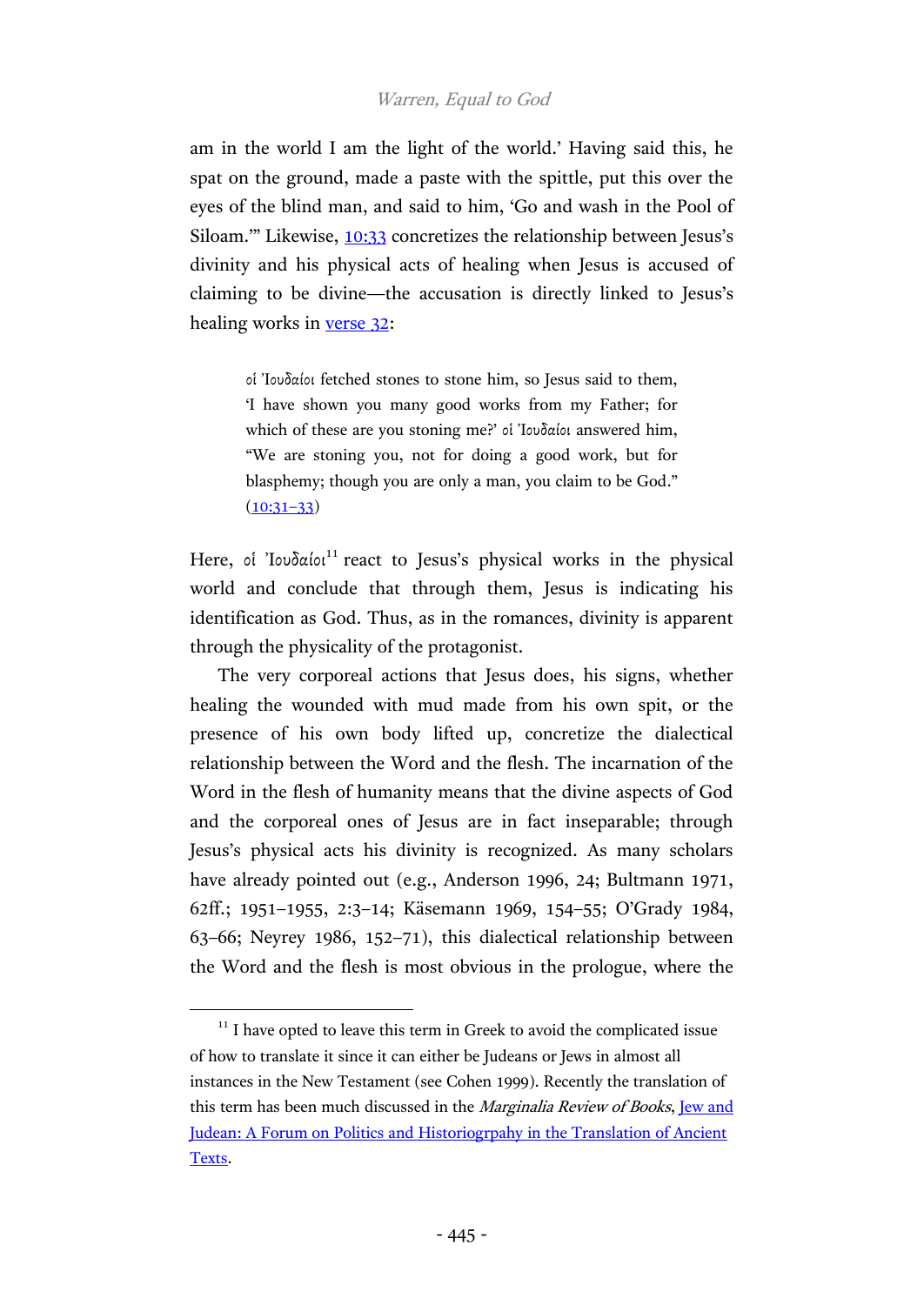purpose and message of the Gospel is set forth—namely, to identify Jesus with God—but it is also exhibited throughout the Gospel. That the Word and God are equivalent and that the Word then became a real human being with flesh and blood are implicated so early in John's text that they indicate the paramount importance of a fleshly and divine Jesus for John's Christology. Jesus's crucifixion, an intensely physical means of death, participates in how John articulates Jesus's divinity precisely because Jesus survives it. $^{12}$ 

Approaching Jesus's crucifixion from the perspective of the narrative allows us to compare it with the Scheintoten of the romances in a way that clarifies certain common elements. At the narrative level, as I have argued above, the novels make use of a series of tropes that point to the divinity of the heroines at the literary level, for no cult has been found for any of the romantic heroines. Thus, the narrative of the romances is preoccupied with the ontology of the women who drive their plots. This preoccupation provides a forum in which to read other aspects of the romances, and so to analyse these elements as either contributing to the question of the heroines' divinity or contradicting it. Given the nature of the finality of death in the Hellenistic world (i.e., death is permanent and inescapable), it also makes sense to examine their apparent deaths in light of the question of their divinity: it seems to me that in this context, Scheintod confirms the heroines' divinity.

In applying this approach to John, whose narrative is preoccupied with Jesus's divine identity, the crucifixion scene is now readable as a narrative that also makes claims about Jesus's divinity. Jesus, like the heroines of the novels, only appears to die—his death is not permanent. Also like the heroines of the romances, I suggest, his *Scheintod* confirms his divinity—a divinity that the Gospel of John has been promoting throughout its narrative. This feature of the Gospel is highlighted when viewed in light of the role of Scheintod in the novels, where it likewise functions to confirm the

<sup>&</sup>lt;sup>12</sup> John's Jesus persists in being fleshly and divine after his death; he offers his very real wounds for Thomas to prod with his fingers in [20:27,](http://www.academic-bible.com/bible-text/John20.27/NA/) for example.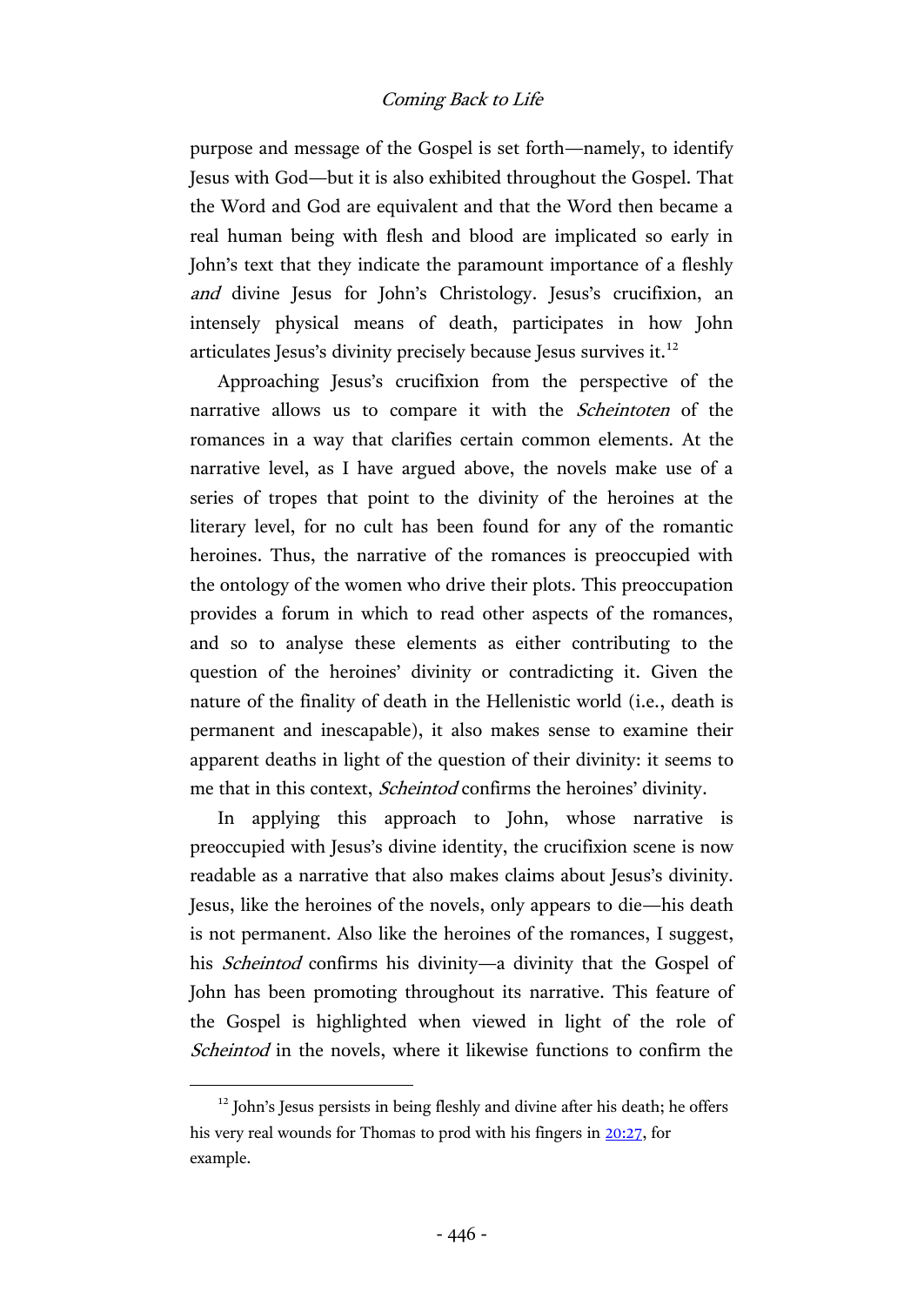divinity of the protagonists: coming back from death is a talent reserved for the divine or semi-divine. Three scenes in John's telling of Jesus's death support my interpretation of his death as Scheintod. First, [the moment of Jesu](http://www.academic-bible.com/bible-text/John19.30/NA/)s's death is described in such a way that promotes the idea that it both took place and was avoided. Second, [John 19:34](http://www.academic-bible.com/bible-text/John19.34/NA/) refers to Jesus's bodily fluids in a way that ancient readers connected with divine *ichor*. And third, the discovery of the empty [tomb](http://www.academic-bible.com/bible-text/John20.1/NA/) likewise participates in a similar trope used in the Hellenistic romances to bring about the question of divine identity.

In order to understand Jesus's moment of death as a marker of Scheintod, it is important to examine in brief another attempt at understanding Scheintod in the Christian context. Judith Perkins's (2006, 401) work on fictitious Scheintod and power in the imperial world understands the violence and death in both early Christian martyrdom texts and in the novels to be responses to the violence inherent in the agency and lack thereof experienced by bodies in the ancient world. And while the martyrs in Perkins's analysis are depicted with gruesome detail at the moment of their physical demise, John, while he takes care to delineate the physical clues to Jesus's divinity, is less than graphic in describing the moment of his death. I propose that the avoidance of the details in John does not reflect squeamishness, but rather represents an intentionally created space in which Jesus's death both does and does not occur—a space likewise articulated in the romance novels.

The silence in John at the moment of crucifixion is deafening.<sup>13</sup> John's Gospel offers few details about the experience of his death in contrast, say, to the theatrical approach found in Leucippe and Clitophon—and instead leaves the moment of death unarticulated, stating simply that "with that, he bowed his head and gave up his spirit" ([19:30\)](http://www.academic-bible.com/bible-text/John19.30/NA/). In avoiding the precise moment of death, John's Gospel participates in creating an unreal space in which Jesus's death both occurs and does not narratively take place. Unlike the later Christian martyrdom texts, which, as Perkins observes, focus

<sup>&</sup>lt;sup>13</sup> The moment of death is likewise not graphically described in the Synoptic accounts, although suffering is mentioned.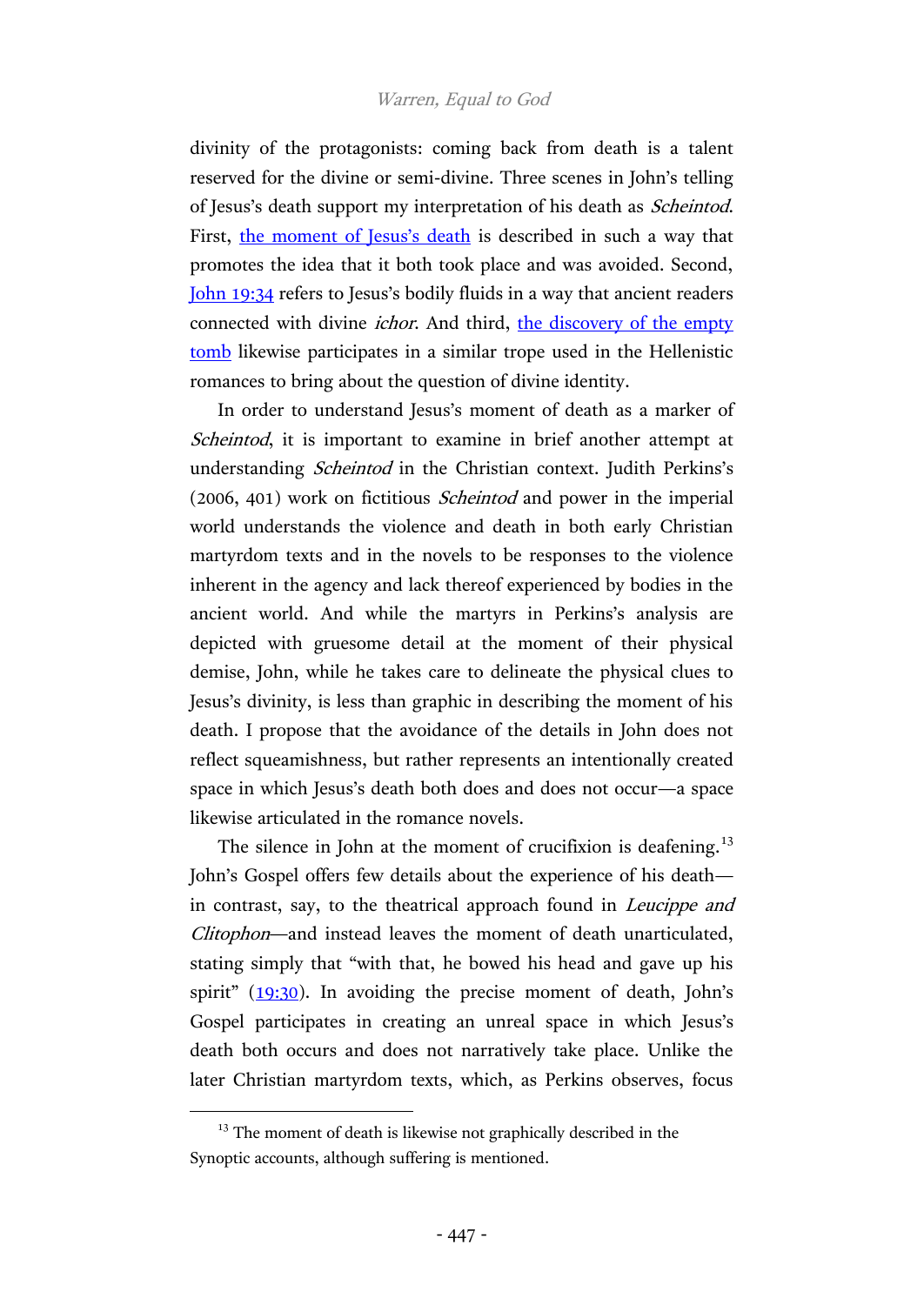on the bodily experience of those killed, here we find no description of what Jesus's death feels like, nor what it looks like. In fact, the whole of the time from when Jesus is crucified to his death is covered in only thirteen verses, as opposed to the chapter and a half devoted to his trial and sentencing. Jesus's crucifixion, when mentioned, is often a dependent clause supporting a main clause about something else—the division of his clothes, in one case  $(19:23)$ , or describing the location of his cross, in another  $(19:20)$ . Jesus dies in a single verse: "When he had received the drink, Jesus said, 'It is finished.' With that, he bowed his head and gave up his spirit" ([19:30\)](http://www.academic-bible.com/bible-text/John19.30/NA/). The absence of description of Jesus's agony provides distance from the observers. Just as Clitophon watches at a distance when Leucippe is sacrificed, and thus does not fully comprehend what he sees, so too the readers of John's crucifixion scene are not treated to all the gory details. Perkins (2006, 401) likewise observes the unreality of death in the ancient novels: "What the motif in these narratives connotes," she writes, "is not resurrection, but the illusory nature of the death, its misinterpretation *as* death." At arm's length, Jesus's death takes on a component of unreality, just as with the theatrical sacrifice of Leucippe.

After Jesus's death in John, two further incidents signal his survival of the execution, making his death only apparent and implying his divinity. The verses immediately after Jesus's death describe Jesus in a way that aligns with Greco-Roman expectations around immortal wounds. In [John 19:34](http://www.academic-bible.com/bible-text/John19.34/NA/) we read that a soldier pierces Jesus's side. "One of the soldiers pierced Jesus's side with a spear, bringing a sudden flow of blood and water." Verses 36 and 37 suggest that this was done in order to fulfill certain scriptures [\(Exod](http://www.academic-bible.com/bible-text/Exodus12/BHS/)  [12:46;](http://www.academic-bible.com/bible-text/Exodus12/BHS/) [Num 9:12;](http://www.academic-bible.com/bible-text/Numbers9/BHS/) [Ps 34:20;](http://www.academic-bible.com/bible-text/Psalm34/BHS/) [Zech 12:10\)](http://www.academic-bible.com/bible-text/Zechariah12/BHS/), but at least one ancient reader viewed the action in a different light. We know from Origen that Celsus read  $\underline{John 19:34}$  in light of  $\underline{Il. 5.335-340}$  $\underline{Il. 5.335-340}$  $\underline{Il. 5.335-340}$ :

> Celsus next says: "What is the nature of the ichor in the body of the crucified Jesus? Is it such as flows in the bodies of the immortal gods?" He [Celsus] puts this question in a spirit of mockery; but we shall show from the serious narratives of the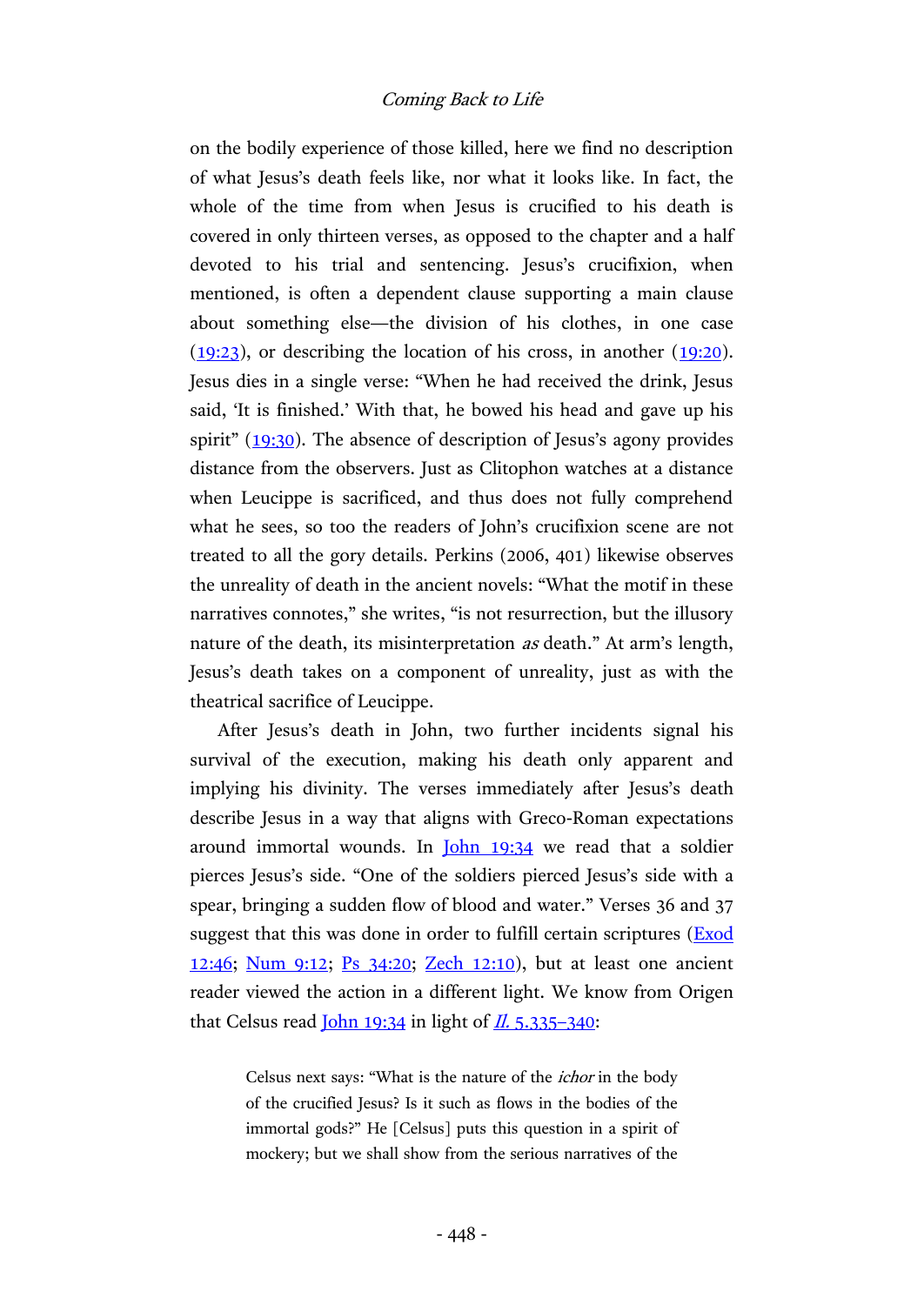Gospels, although Celsus may not like it, that it was no mythic and Homeric ichor which flowed from the body of Jesus, but that, after His death, "one of the soldiers with a spear pierced His side, and there came thereout blood and water." [\(Origen,](http://hdl.handle.net/2027/njp.32101075296036?urlappend=%3Bseq=455) Cels. 2.36; Chadwick 1953)

Celsus's interpretation of <u>[John 19:34](http://www.academic-bible.com/bible-text/John19.34/NA/)</u> suggests that this image functioned on multiple levels for ancient readers. Celsus makes the connection between the Homeric use of ichor and the blood and water from Jesus's side in order to mock Christians' belief in Jesus's divinity, and Origen in his rebuttal takes pains to distance John's verse from what he considers the myths of Homer, as opposed to the "true" signs of divinity elsewhere in the Gospels. While Celsus views Jesus's divinity as an impossibility, and therefore scathingly interprets the blood and water from Jesus's side as *ichor*, Origen defends Jesus's divinity in spite of Homer. Three characteristics of John's Gospel support my interpretation that the blood and water in [John 19:34](http://www.academic-bible.com/bible-text/John19.34/NA/) may work within John's Christology to promote the idea of Jesus's divinity: John's overall concern with Jesus's divinity; John's noted affinities with other Hellenistic literary types; and the function of Scheintod in the romance novels, which I propose that John also shares. This connection between the blood and water in Jesus's wounded body and the divine fluid also makes sense in the context of John's use of physical signs to point to this ontology: after all, the body lifted up on the cross is the mechanism by which Jesus is identified as God.

After Jesus is taken down from the cross and entombed, Mary Magdalene approaches his burial site and sees that "the stone had been removed from the entrance"  $(20:1)$  $(20:1)$ . Andy Reimer (2005, 297– 316) notes the affinities that the empty tomb motif in the Gospels shares with the Hellenistic romances. Chariton writes of Chaereas, "When he reached the tomb, he found that the stones had been moved and the entrance was open. He was astonished at the sight and overcome with fearful perplexity at what had happened"  $(3.3.1)$  $(3.3.1)$ [2\)](http://hdl.handle.net/2027/hvd.32044009774860?urlappend=%3Bseq=126). It is obvious even from a cursory reading that certain tropes are found in the descriptions of the discovery of the empty tomb both in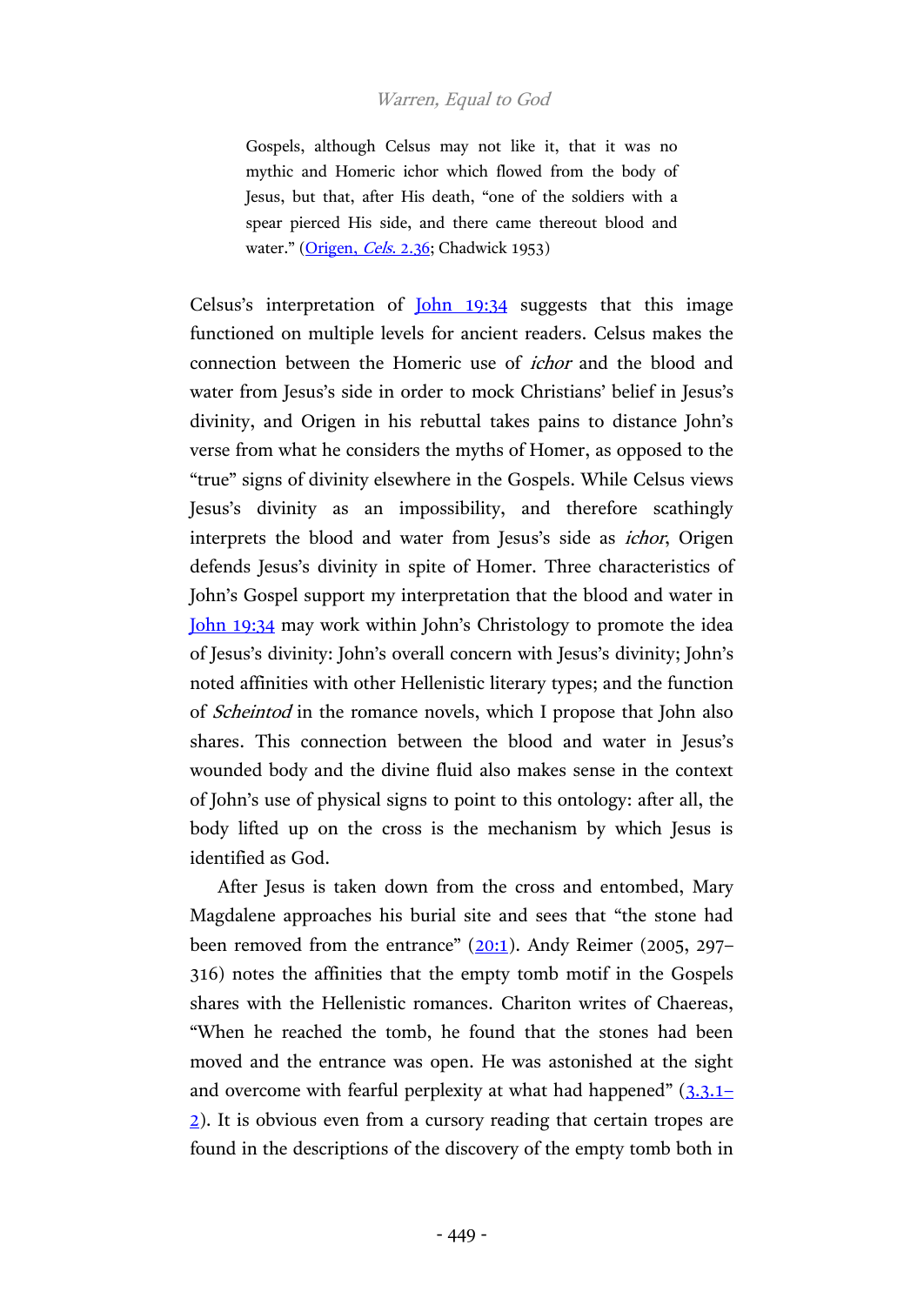John and in *Chaereas and Callirhoe*: both Mary Magdalene and Chaereas approach the tomb around dawn (Callirhoe: περίορθρος; John: πρωΐ σκοτίας ἔτι οὔσης) only to find that the stone (λίθος) has been removed (Callirhoe: κεκινημένους; John: ἠρμένον) and the tomb is empty. In both cases, the curious absence of a body must be confirmed by a third party—Peter and "the other disciple" in the case of John and an anonymous man in Chaereas and Callirhoe. In highlighting the similar structure of the tropes across these texts, Reimer's work allows me to draw out further conclusions regarding the use of the trope of the empty tomb in both John and the novels. While Reimer (2005, 300) postulates that the Gospel accounts of the empty tomb influenced those found in the romances, in particular Chaereas and Callirhoe, I make no comment on the origins of this motif.<sup>14</sup> For the purpose of this analysis, what matters is not literary influence but shared use for common ends; that is, it seems to me that the function of the empty tomb is that it solidifies the significance of survival of death, which I argue is divinity. In providing the reader with an empty tomb, the narrative points out the unreality of the death experienced by the protagonist.<sup>15</sup> In the case of Chaereas and Callirhoe, as I noted above, the empty tomb prompts Chaereas to declare that she must be a goddess; likewise, in John Jesus's disappearance from his final resting place points to his divinity.

 $14$  For reference, Reardon (1991, 17; 2003, 312-25) dates *Chaereas and Callirhoe* to around the middle of the first century CE. The manuscript  $\mathfrak{P}^{52}$  is dated to the middle of the second century, making it possible that John first circulated around the end of the first century, but Reimer (2005, 300) postulates a pre-canonical-Gospel version of Jesus's empty tomb circulating orally around the time of Nero.

<sup>&</sup>lt;sup>15</sup> Of course, graves and tombs, including empty tombs, are also closely associated with hero cult in Greco-Roman religion. See Betz 2004, 25–47; 1990, 245–47; Yarbro Collins 1995, 88–100; and Lüdemann 1994, 32–33, 43, 67–69, 141–53, 156–57, 216–22.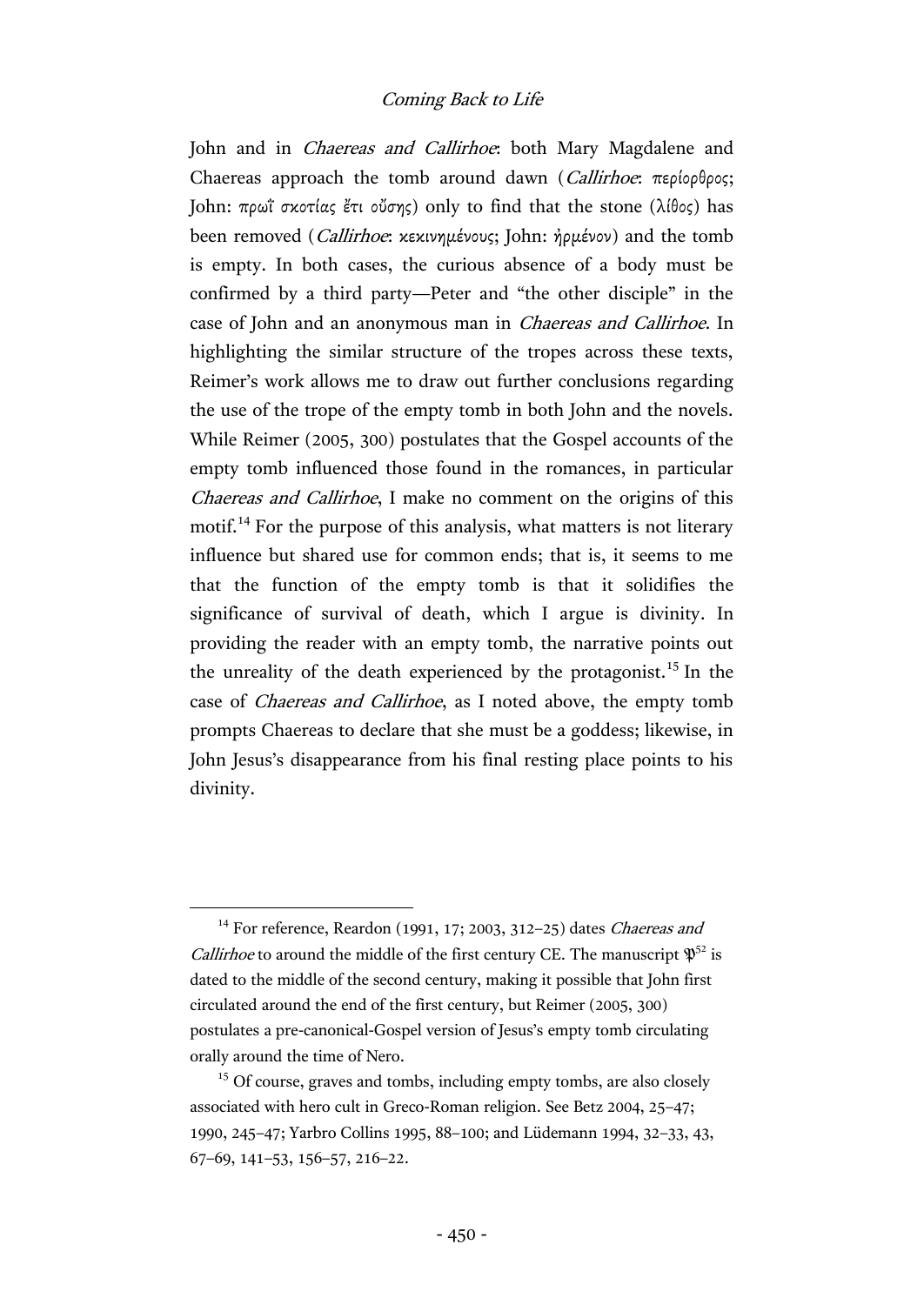#### IV. CONCLUSION

John's Gospel depicts Jesus as simultaneously fleshly and divine. Nowhere is this clearer than in the moment of his crucifixion (*John*) [19:30\)](http://www.academic-bible.com/bible-text/John19.30/NA/). I argue that Jesus's crucifixion—and notably, his survival establishes firmly his divinity. As the other signs in John's Gospel depict Jesus's divinity through his physicality, so too does his crucifixion ultimately identify him with God, contributing to John's portrayal of a dialectical relationship between Word and Flesh. One way that this is most visible is in examining Jesus's death in light of other heroic Scheintoten in contemporaneous literature, namely the Hellenistic novels. The romances share with John a concern for correct identity, and indeed, devote many pages to describing the divine identities of the heroines. The heroines look like goddesses, are worshipped as goddesses by strangers, and even are assumed to be goddesses by their partners. In particular, I have argued that the apparent deaths of these heroines are part of that divine identification. This association between survival of death and divinity is most clear in *Chaereas and Callirhoe*, where Chaereas, finding the empty tomb, concludes that his wife must have been a goddess all along. Scheintod is part of the literary toolbox of ancient writers depicting their characters as gods. Comparing Jesus's sacrificial death on the cross to the *Scheintoten* of the Greek romances illuminates a possible reading of <u>John 19</u>. I propose that Jesus's death and his escape from it work within the Gospel to confirm his divinity. While some of the novels create a sense of unreality of death either by using over-the-top descriptions of brutal apparent murders, or simply by creating distance between the heroine and other protagonists, John facilitates the unreality of Jesus's crucifixion with silence. Jesus's body hoisted on the cross points, like his other physical signs, to his identity as the Son of God. His survival confirms this identification. Further, both the flow of blood and water from Jesus's side in [19:34](http://www.academic-bible.com/bible-text/John19.34/NA/) and the empty tomb episode later on participate in culturally accepted means of suggesting divinity. Indeed, Jesus's divinity is made even more real by the fact that, for the author of John's Gospel, Jesus has truly died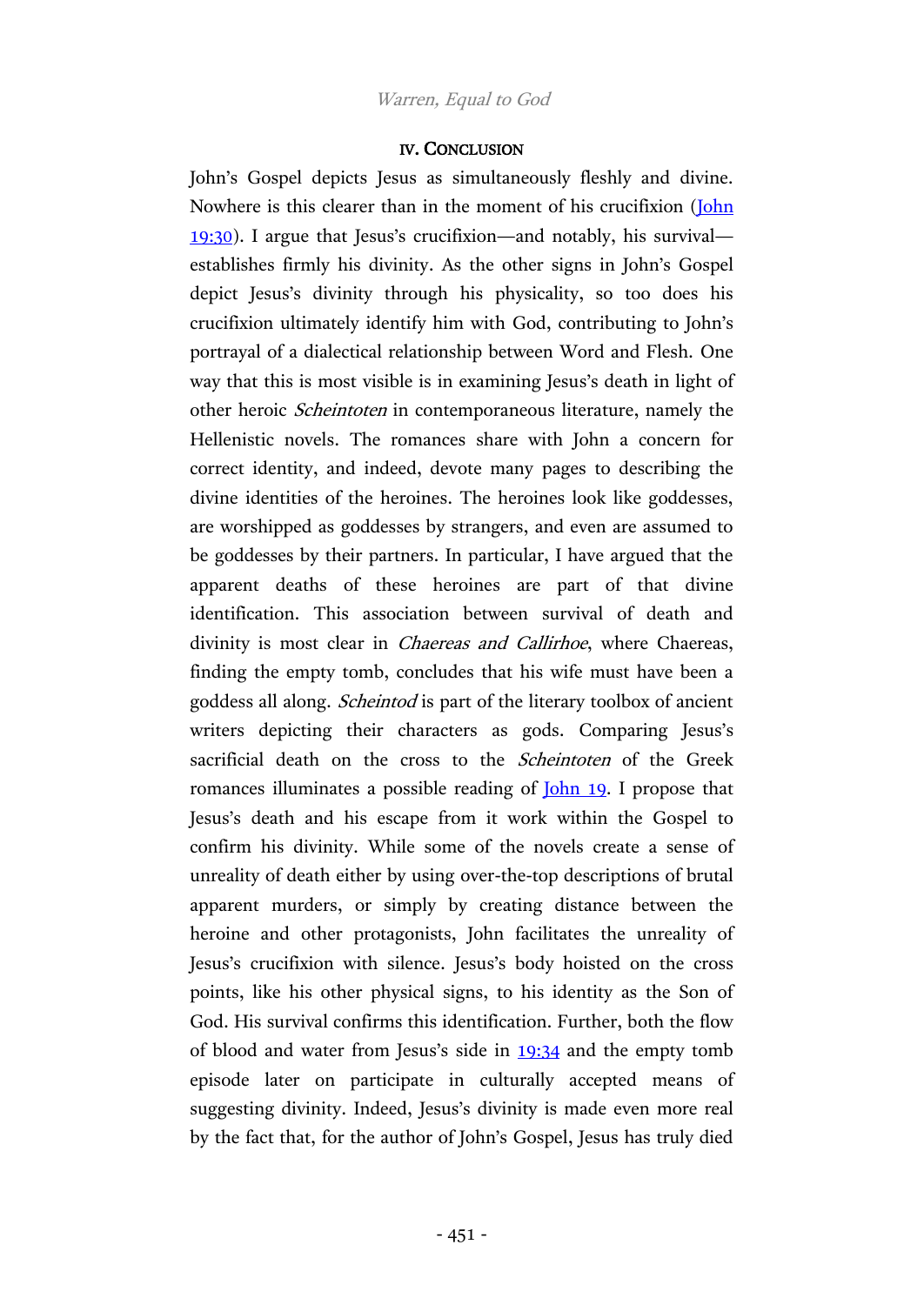and truly been raised up, as opposed to the romantic heroines, whose deaths are merely apparent. By examining John as a text produced in the literary milieu of the ancient Mediterranean, John's unique Christology is more clearly viewed.

#### V. BIBLIOGRAPHY

- Anderson, Graham, trans. 2008. An Ephesian Tale. Pages 125–69 in Collected Ancient Greek Novels. Edited by Bryan P. Reardon. Berkeley: University of California Press.
- Anderson, Paul N. 1996. The Christology of the Fourth Gospel: Its Unity and Disunity in the Light of John 6. Valley Forge: Trinity Press International.
- Betz, Hans Dieter. 1990. "Das Problem der Auferstehung Jesu im Lichte der griechischen magischen Papyri." Pages 230-61 in Hellenismus und Urchristentum. Vol. 1 of Gesammelte Aufsätze. Tübingen: Mohr Siebeck.
- ———. 2004. "Hero Worship and Christian Beliefs: Observations from the History of Religion on Philostratus's Heroikos." Pages 25–47 in Philostratus's Heroikos: Religion and Cultural Identity in the Third Century C.E. Edited by Ellen Bradshaw Aitken and Jennifer K. Berenson Maclean. Atlanta: Society of Biblical Literature.
- Bowersock, G. W. 1994. Fiction as History: Nero to Julian. Berkeley: University of California Press.
- Brown, Raymond E. 1965. "Does the New Testament Call Jesus God?" TS 26:545–73.
- Bultmann, Rudolf. 1951-1955. Theology of the New Testament. Translated by Kendrick Grobel. 2 vols. New York: Scribner's Sons.
- 1971. The Gospel of John: A Commentary. Translated by G. R. Beasley-Murray. Oxford: Blackwell.
- Chadwick, Henry, trans. 1953. Contra Celsum. Cambridge: Cambridge University Press.
- Cohen, Shaye D. 1999. "Ioudaios, Iudaeus, Judaean, Jew." Pages 69–106 in The Beginnings of Jewishness. Edited by Shaye D. Cohen. Berkeley: University of California Press.
- Connor, W. R. 1987. "Tribes, Festivals and Processions: Civic Ceremonial and Political Manipulation in Archaic Greece." *JHS* 107:40-50.
- Gaselee, S., trans. 1984. Achilles Tatius: Leucippe and Clitophon. LCL. Cambridge, MA: Harvard University Press.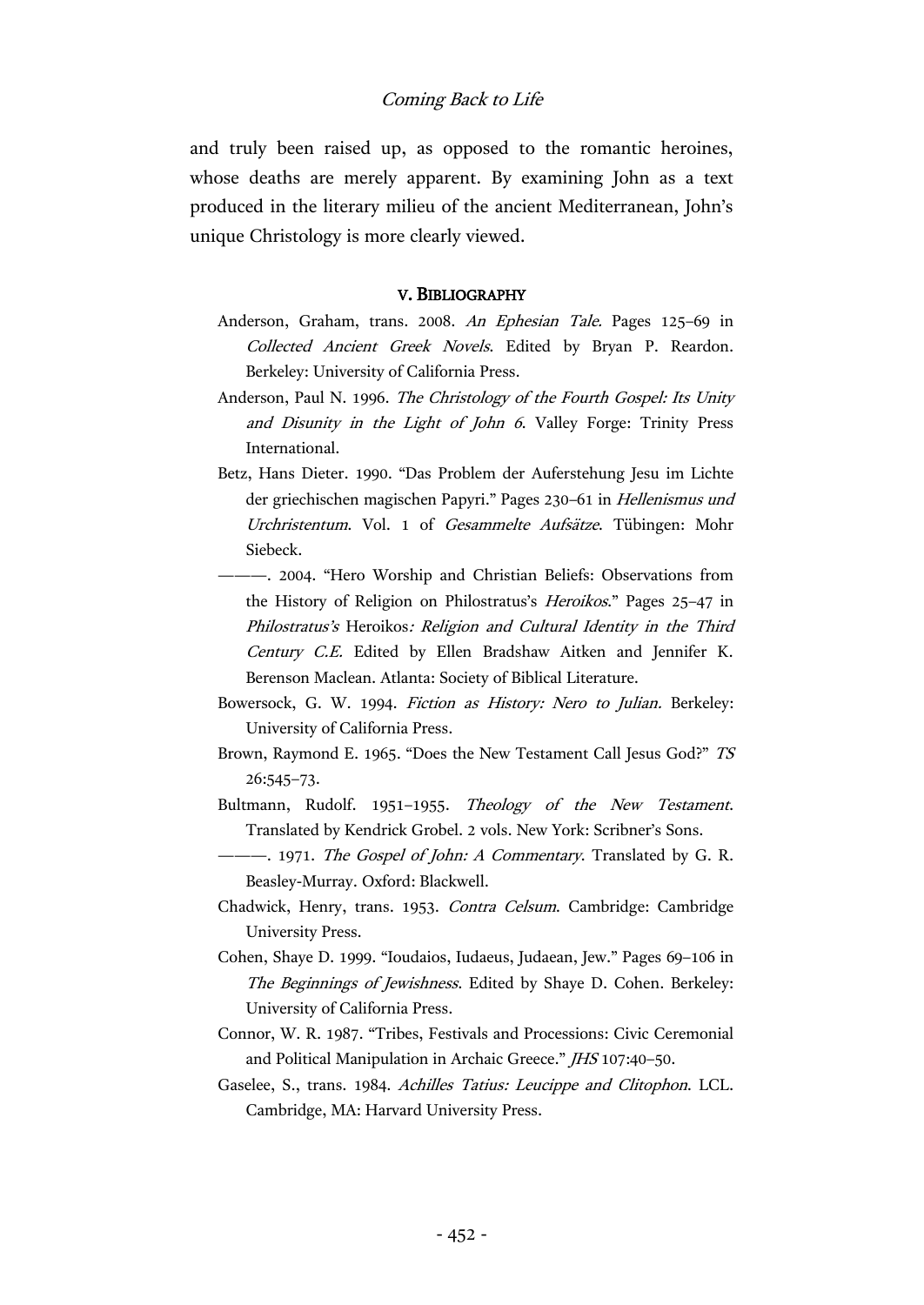- Goold, G. P., trans. 1995. Chariton: Callirhoe. LCL. Cambridge, MA: Harvard University Press.
- Henry, René, and Jacques Schamp, trans. 1959–1991. Bibliothèque. 9 vols. Paris: Les Belles Lettres.
- Käsemann, Ernst. 1969. New Testament Questions of Today. London: SCM.
- Lüdemann, Gerd. 1994. Die Auferstehung Jesu: Historie, Erfahrung, Theologie. Göttingen: Vandenhoeck & Ruprecht.
- Morgan, John R. 2003. "Heliodorus." Pages 417–56 in The Novel in the Anicent World. Edited by Gareth Schmeling. Leiden: Brill.
	- -. 2008. An Ethiopian Story. Pages 349-588 in Collected Ancient Greek Novels. Edited by Bryan P. Reardon. Berkeley: University of California Press.
- Nagy, Gregory. 1981. The Best of the Achaeans: Concepts of the Hero in Archaic Greek Poetry. Rev. ed. Baltimore: Johns Hopkins University Press.
- Neyrey, Jerome H. 1986. "'My Lord and My God': The Divinity of Jesus in John's Gospel." Pages 152–71 in SBL Seminar Papers 1986. SBLSP 25. Chico, CA: Scholars Press.
- O'Grady, John F. 1984. "The Human Jesus in the Fourth Gospel." BTB 14.2:63–66.
- Perkins, Judith. 2006. "Fictive Scheintod and Christian Resurrection."  $R&T13:396-418.$
- Platt, Verity. 2011. Facing the Gods: Epiphany and Representation in Graeco-Roman Art, Literature and Religion. Cambridge: Cambridge University Press.
- Rattenbury, R. M., Thomas Wallace Lumb, and J. Maillon, eds. 1935. Les Éthiopiques (Théagène et Chariclée). Paris: Les Belles Lettres.
- Reardon, Bryan P. 1991. The Form of Greek Romance. Princeton, NJ: Princeton University Press.
- -- 2008. Collected Ancient Greek Novels. Berkeley: University of California Press.
- ---, trans. 2008. Chaereas and Callirhoe. Pages 17-124 in Collected Ancient Greek Novels. Edited by Bryan P. Reardon. Berkeley: University of California Press.
- Reimer, Andy. 2005. "A Biography of a Motif: The Empty Tomb Motif in the Gospels, the Greek Novels, and Shakespeare's Romeo and Juliet." Pages 297-316 in Ancient Fiction: The Matrix of Early Christian and Jewish Narrative. Edited by Jo-Ann A. Brant, Charles W. Hedrick, and Chris Shea. Atlanta: Society of Biblical Literature.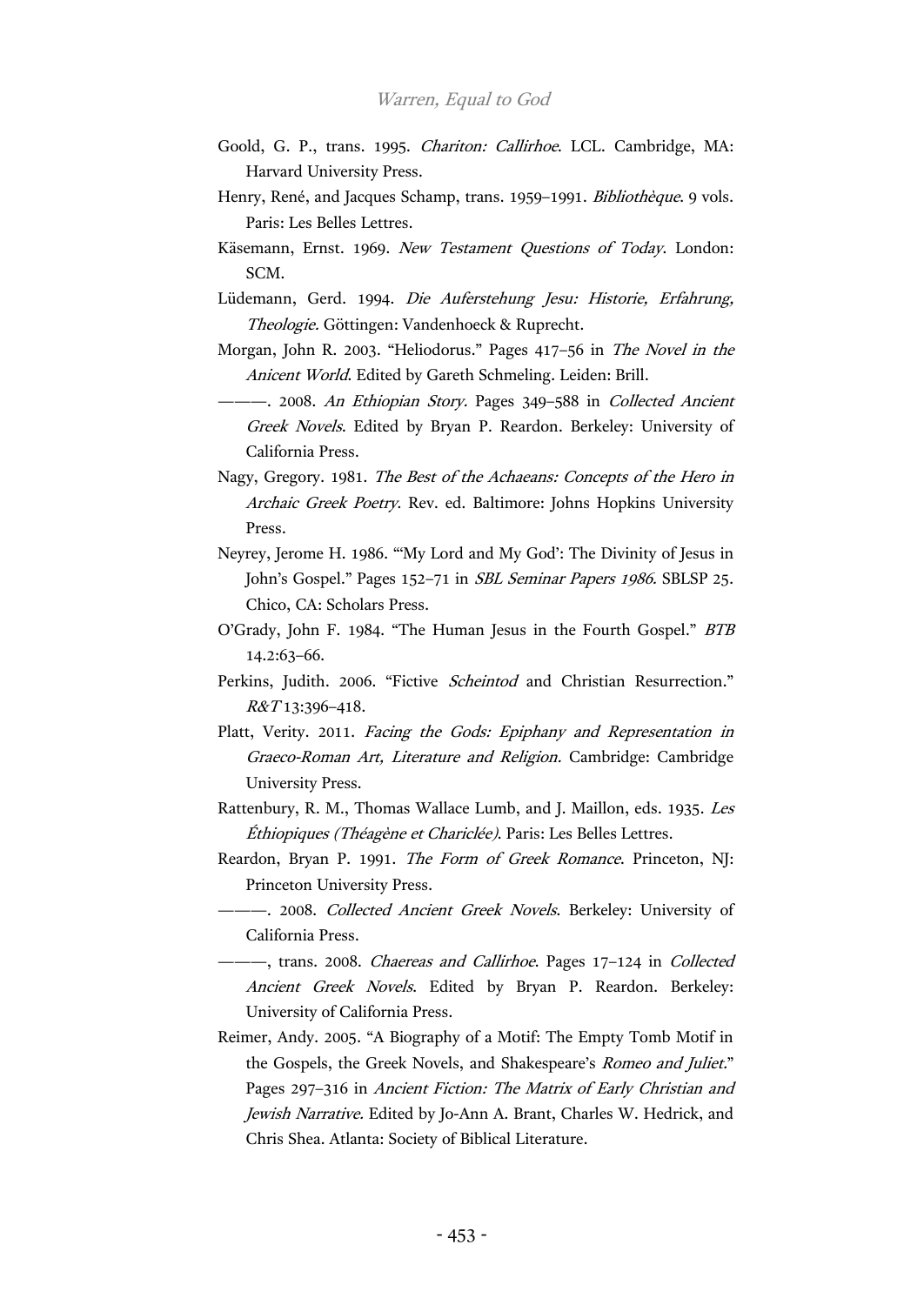- Rohde, Erwin. 1914. Der griechische Roman und seine Vorläufer. Leipzig: Breitkopf & Härtel.
- Versnel, H. S. 1987. "What did Ancient Man See When He Saw a God? Some Reflections on Graeco-Roman Antiquity." Pages 42–55 in Effigies Dei: Essays on the History of Religions. Edited by Dirk van der Plas. Leiden: Brill.
- Warren, Meredith. 2015. My Flesh is Meat Indeed: A Nonsacramental Reading of John 6.51–58. Minneapolis: Fortress.
- Wehrli, Fritz. 1965. "Einheit und Vorgeschichte der griechisch-römischen Romanliteratur." MH 22:133–54.
- Winkler, John J., trans. 2008. Leucippe and Clitophon. Pages 170–284 in Collected Ancient Greek Novels. Edited by Bryan P. Reardon. Berkeley: University of California Press.
- Yarbro Collins, Adela. 1995. "Apotheosis and Resurrection." Pages 80–100 in The New Testament and Hellenistic Judaism. Edited by Peder Borgen and Søren Giversen. Aarhus: Aarhus University Press. Repr. 1992. "The Empty Tomb and Resurrection According to Mark." Pages 119–48 in The Beginning of the Gospel: Probings of Mark in Context. Minneapolis: Fortress.

#### Embedded Online Works:

- Elliger, K., and W. Rudolph, eds. 1983. Biblia Hebraica Stuttgartensia. Stuttgart: Deutsche Bibelgesellschaft. [www.academic-bible.com/en/online-bibles/biblia-hebraica](http://www.academic-bible.com/en/online-bibles/biblia-hebraica-stuttgartensia-bhs)[stuttgartensia-bhs.](http://www.academic-bible.com/en/online-bibles/biblia-hebraica-stuttgartensia-bhs)
- Gaselee, S., trans. 1917. Achilles Tatius: Leucippe and Clitophon. LCL. Cambridge, MA: Harvard University Press. [archive.org/stream/achillestatiuswi00achiuoft.](https://archive.org/stream/achillestatiuswi00achiuoft)
- Godley, A. D., trans. 1920–1925. Herodotus. 4 vols. LCL. Cambridge, MA: Harvard University Press.

[data.perseus.org/texts/urn:cts:greekLit:tlg0016.tlg001.](http://data.perseus.org/texts/urn:cts:greekLit:tlg0016.tlg001)

Hercher, Rudolf, ed. 1858-1859. Erotici Scriptores Graeci. 2 vols. Leipzig: Teubner.

[catalog.hathitrust.org/Record/002727579.](https://catalog.hathitrust.org/Record/002727579)

- Kayser, C. L., ed. 1870–1871. Philostratus: Flavii Philostrati Opera. 2 vols. BSGRT. Leipzig: Teubner. [catalog.hathitrust.org/Record/011924987.](https://catalog.hathitrust.org/Record/011924987)
- Law, Timothy Michael, and Charles Halton, eds. August 26, 2014. "Jew and Judean: A Forum on Politics and Historiography in the Translation of Ancient Texts." Marginalia Review of Books. [marginalia.lareviewofbooks.org/jew-judean-forum.](http://marginalia.lareviewofbooks.org/jew-judean-forum)